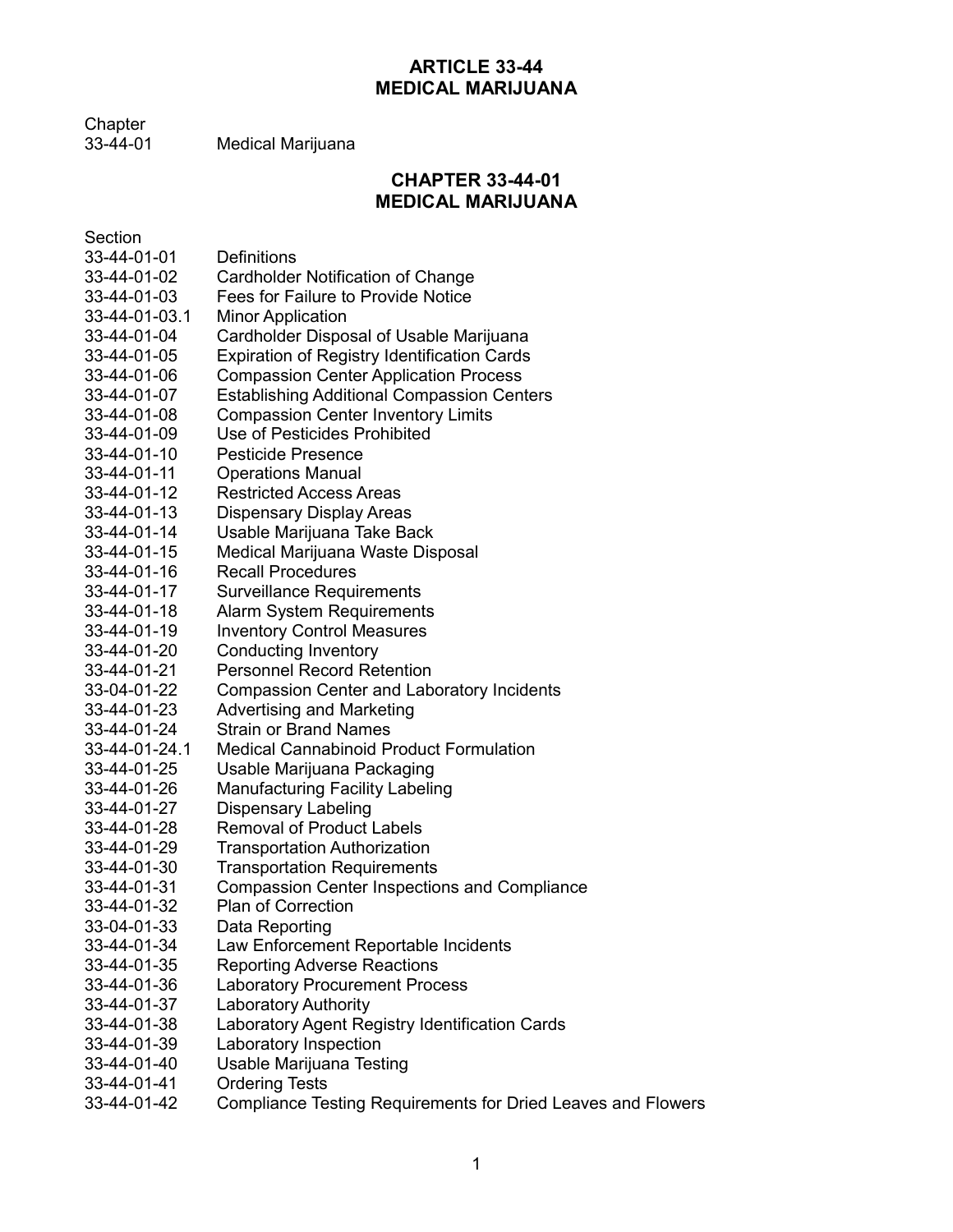- 33-44-01-43 Compliance Testing Requirements for Cannabinoid Concentrates
- 33-44-01-44 Compliance Testing Requirements for Medical Cannabinoid Products
- **Terpene Analysis**
- 33-44-01-45 Batch Requirements for Compliance Testing
- 33-44-01-46 Manufacturing Facility Requirements for Labeling, Storing, and Securing Usable Mariiuana Batches
- 33-44-01-47 Standards for Pesticides and Degradation Compounds Compliance Testing
- 33-44-01-48 Standards for Microbiological Contaminants and Mycotoxin Compliance Testing
- 33-44-01-48.1 Standards for Heavy Metals Compliance Testing
- 33-44-01-49 Standards for Solvents Compliance Testing
- 33-44-01-50 Standards for Water Activity and Moisture Content Compliance Testing
- 33-44-01-51 Standards for Concentration Compliance Testing
- **Failed Test Samples**
- 33-44-01-53 Tentative Identification of Compounds
- 33-44-01-54 Random Testing
- 33-44-01-55 Manufacturing Facility Quality Control and Quality Assurance Program

### **33-44-01-01. Definitions.**

In this chapter, unless the context otherwise requires:

- 1. "Activation time" means the amount of time it is likely to take for an individual to begin to feel the effects of ingesting or inhaling usable marijuana.
- 2. "Adverse reaction" means an unwanted, unexpected, or dangerous effect caused by the administration of usable marijuana dispensed pursuant to North Dakota Century Code chapter 19-24.1.
- 3. "Analyte" means a component, substance, or chemical or microbiological constituent that is of interest in an analytical procedure or test.
- 4. "Batch" means a quantity of dried leaves and flowers from a harvest lot, a quantity of cannabinoid concentrate, or medical cannabinoid product from a process lot.
- 5. "Compliance test" means a test required by these rules to be performed by a laboratory selected by the department in order to allow the transfer or sale of usable marijuana.
- 6. "Container" means a sealed, hard- or soft-bodied receptacle in which usable marijuana is placed.
- 7. "Container identification number" means the identification number that was generated by the manufacturing facility at the time the usable marijuana was packaged and labeled for sale to the dispensary.
- 8. "Cotyledons" means an embryonic leaf of a plant, one or more of which are the first leaves to appear.
- 9. "Date of harvest" means the date the mature marijuana plants in a harvest lot were removed from the soil or other growing media. If the harvest occurred on more than one day, the "date of harvest" is the day the last mature marijuana plant in the harvest lot was removed from the soil or other growing media.
- 10. "Degradation compound" or "Pesticide degradate" means a resultant product from the transformation of a parent compound to a product with different physical and chemical properties, the fate and significance of which, is altered due to the structural changes.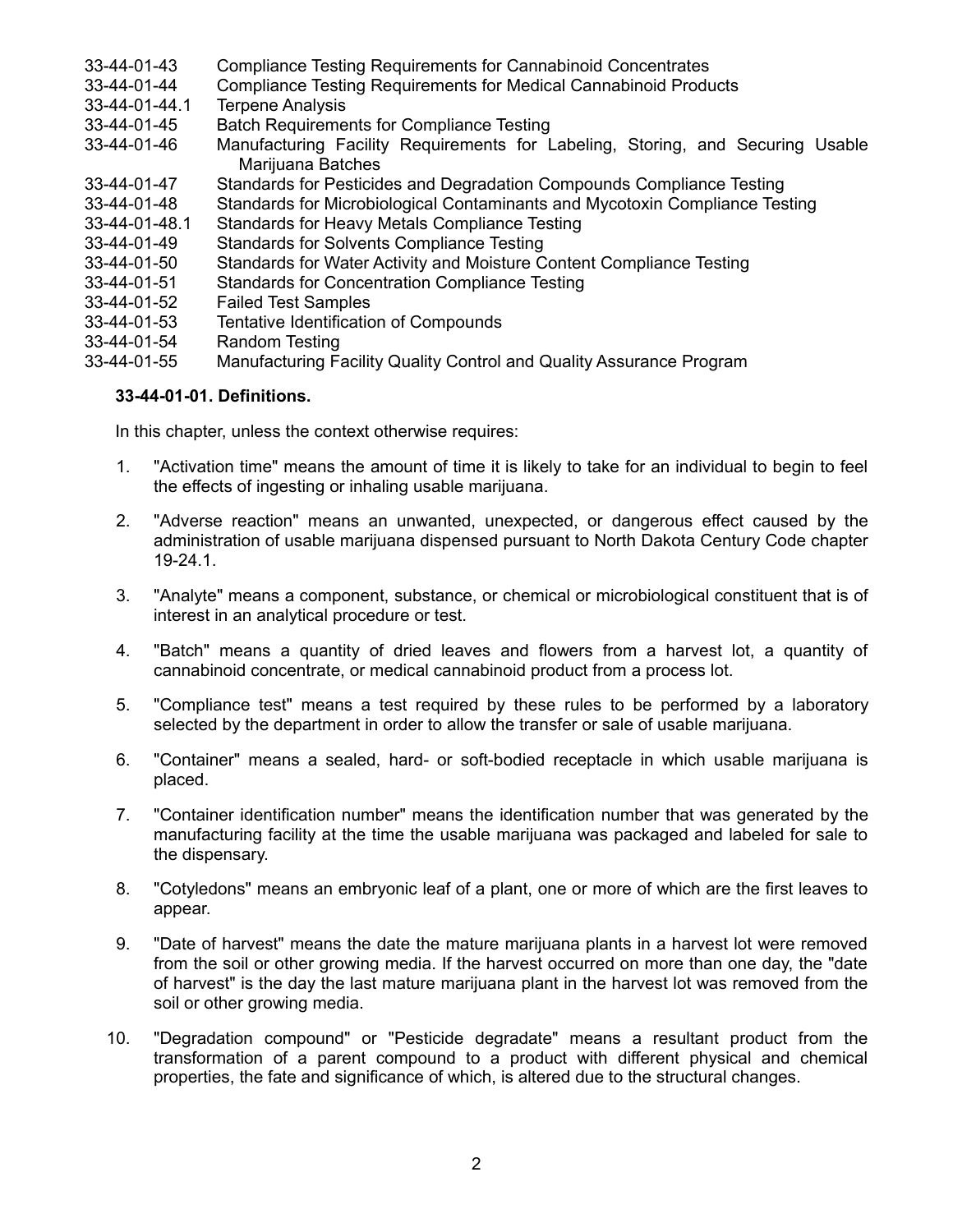- 11. "Harvest lot" means a specifically identified quantity of the same strain of marijuana that is cultivated utilizing the same growing practices, harvested within a seventy-two-hour period at the same location, and cured under uniform conditions.
- 12. "Hazardous waste" means the same as defined in North Dakota Century Code chapter 23-20.3.
- 13. "Laboratory" means a laboratory selected by the department in accordance with section 33-44-01-36 to sample and conduct tests in accordance with these rules.
- 14. "Medical marijuana waste" means the same as defined in North Dakota Century Code chapter 19-24.1.
- 15. "Net weight" means the gross weight minus the tare weight of the packaging.
- 16. "Parent compound" means the original molecular structure from which other compounds can be derived through a chemical reaction or natural breakdown process.
- 17. "Pediatric symbol" means the image, established by the department and made available to manufacturing facilities, indicating the product complies with the pediatric medical marijuana maximum concentration limit as defined in North Dakota Century Code chapter 19-24.1.
- 18. "Plant" means a marijuana plant that has produced cotyledons or a cutting of a marijuana plant that has produced cotyledons.
- 19. "Process lot" means any amount of:
	- a. Cannabinoid concentrate of the same type and processed within a forty-eight-hour period, unless prior written authorization is received from the department, using the same extraction methods, standard operating procedures, and batches, not to exceed three, of the same strain from the same or a different harvest lot; or
	- b. Medical cannabinoid product of the same type and processed within a forty-eight-hour period, unless prior written authorization is received from the department, using the same ingredients, standard operating procedures, and a process lot or process lots, not to exceed three, of cannabinoid concentrate as defined in subsection a.
- 20. "Product identity" means a common name of the product that is contained in the package.
- 21. "Remediation" means a process used by a manufacturing facility to remedy a lot or batch that has failed testing.
- 22. "Sterilization" means the removal of all micro-organisms and other pathogens from usable marijuana by treating it with approved chemicals or subjecting it to high heat.
- 23. "Tentatively identified compounds" means compounds detected in a sample using gas chromatography mass spectrometry or liquid chromatography mass spectrometry that are not among the target analytes for the residual solvent analysis and pesticide and mycotoxin analysis.
- 24. "Test sample" means anything collected by a laboratory from a compassion center for testing.
- 25. "Unit of sale" means an amount of usable marijuana commonly packaged in a container for transfer to a registered qualifying patient or registered designated caregiver, or capable of being packaged in a container for transfer to a registered qualifying patient or registered designated caregiver.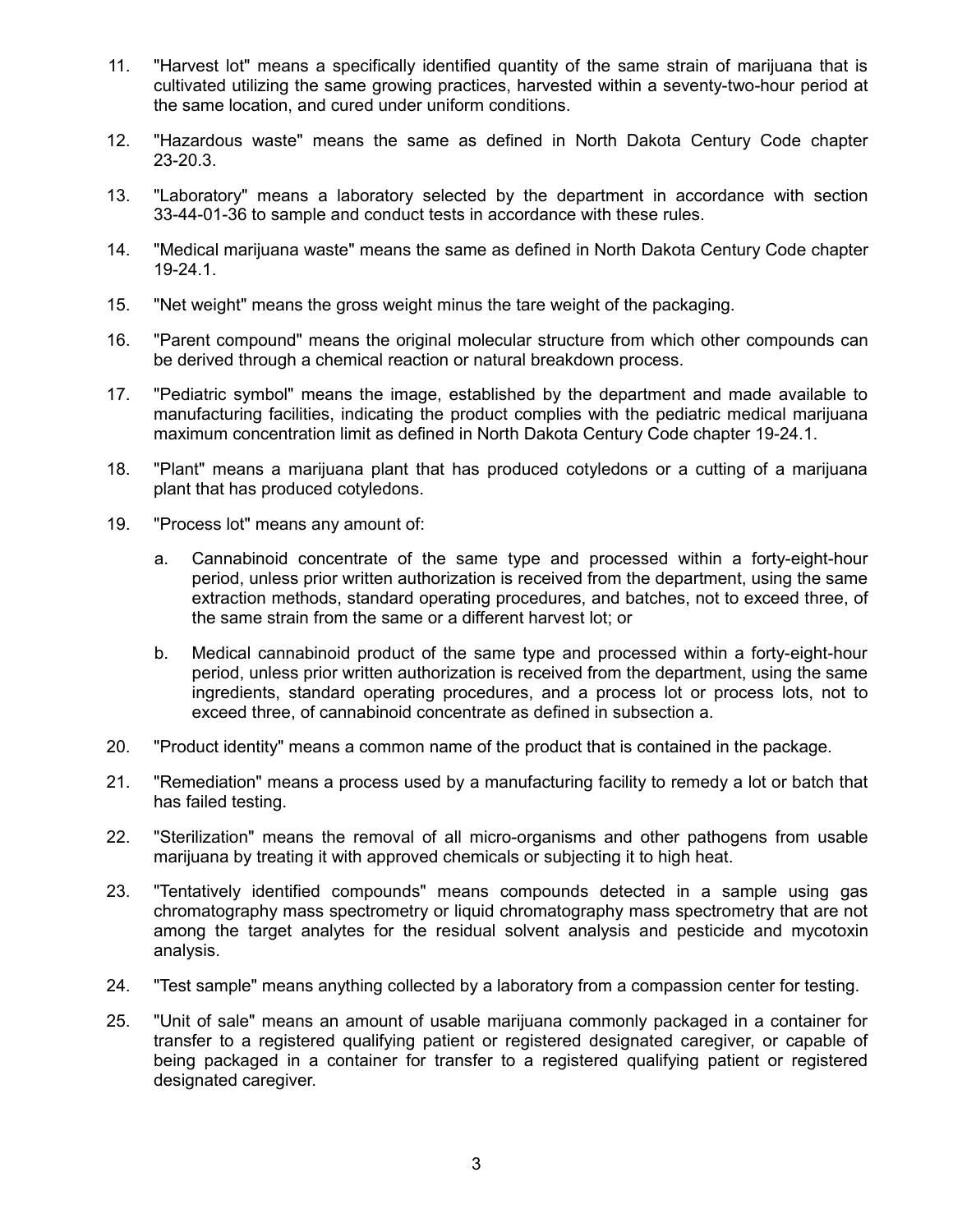- 26. "Universal symbol" means the image, established by the department and made available to manufacturing facilities, indicating the product contains marijuana.
- 27. "Water activity" means a measure of the free moisture in usable marijuana and is the quotient of the water vapor pressure of the substance divided by the vapor pressure of pure water at the same temperature, and is indicated by the symbol aw.
- 28. "Written notice" means a notice provided to the department via letter, electronic mail, or other electronic form or medium made available on the department's website.

**History:** Effective April 1, 2018; amended effective October 1, 2019; July 1, 2022. **General authority:** NDCC 19-24.1-01 **Law Implemented:** NDCC 19-24.1-01

# **33-44-01-02. Cardholder notification of change.**

A registered qualifying patient or registered designated caregiver who is required to provide notification in accordance with subsection 1 of North Dakota Century Code section 19-24.1-10 shall provide the department written notice.

**History:** Effective April 1, 2018. **General Authority:** NDCC 19-24.1-10 **Law Implemented:** NDCC 19-24.1-10

#### **33-44-01-03. Fees for failure to provide notice.**

A compassion center that fails to provide notice as required by North Dakota Century Code chapter 19-24.1 and these rules, is subject to a fee in the amount of one hundred fifty dollars.

**History:** Effective April 1, 2018. **General Authority:** NDCC 19-24.1-20 **Law Implemented:** NDCC 19-24.1-20

#### **33-44-01-03.1. Minor application.**

The department may process a qualifying patient application for a registry identification card without the signature of the minor's parent or legal guardian if the applicant is eighteen years of age and the department determines the minor has no parent or legal guardian with responsibility for health care decisions of the minor.

**History:** Effective July 1, 2022. **General Authority:** NDCC 19-24.1-03 **Law Implemented:** NDCC 19-24.1-03

#### **33-44-01-04. Cardholder disposal of usable marijuana.**

- 1. An individual who is no longer registered with the department or a cardholder who is no longer eligible shall dispose of any usable marijuana in their possession by:
	- a. Returning it to a dispensary; or
	- b. Rendering it unusable in accordance with subsection 4 of section 33-44-01-15.
- 2. Except as provided in this section, an individual who is no longer registered with the department or a cardholder who is no longer eligible may not transfer, share, give, sell, or deliver any usable marijuana in their possession to anyone, regardless of whether the individual possesses a valid registry identification card.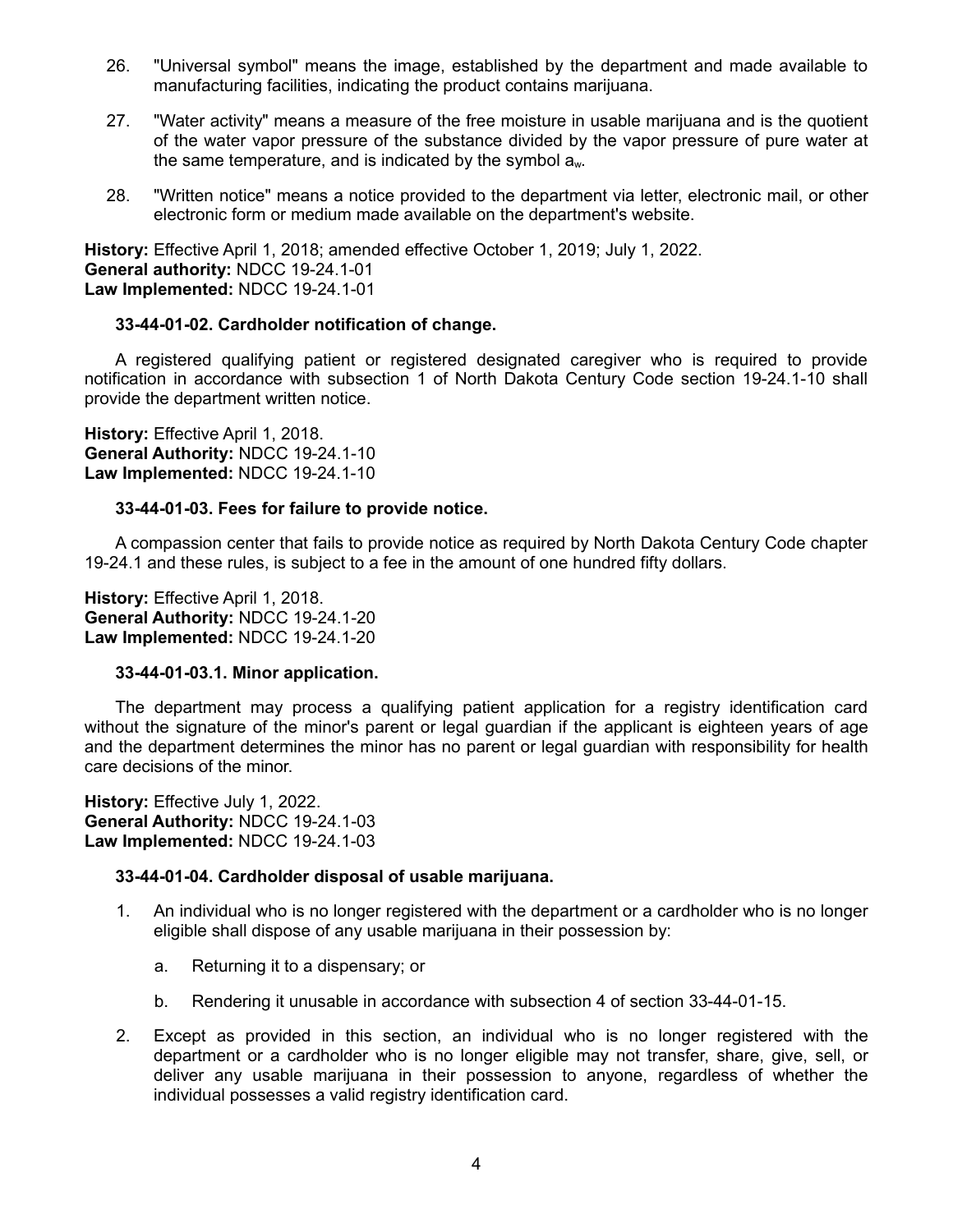- 3. An individual who is no longer registered with the department or a cardholder who is no longer eligible may not dispose of usable marijuana in any manner other than as permitted by these rules.
- 4. After the death of a registered qualifying patient, any usable marijuana that was in the cardholder's possession or in the possession of the registered qualifying patient's registered designated caregiver must be disposed of within fifteen days. The registered qualifying patient's registered designated caregiver or next of kin shall dispose of any usable marijuana by rendering it unusable in accordance with subsection 4 of section 33-44-01-15.
- 5. After the death of a registered designated caregiver, any usable marijuana that was in the cardholder's possession must be disposed of within fifteen days. The registered designated caregiver's next of kin shall dispose of any usable marijuana by:
	- a. Allowing the registered qualifying patient for whom it was dispensed to take possession of the usable marijuana; or
	- b. Rendering it unusable in accordance with subsection 4 of section 33-44-01-15.

# **33-44-01-05. Expiration of registry identification cards.**

An initial registry identification card expires one year after the date of issuance, unless the health care provider's written certification identifies the benefit from the medical use of marijuana is less than a year. To prevent interruption of possession of a valid registry identification card, a renewal of a registry identification card may have an expiration date from date of issuance in excess of one year.

**History:** Effective April 1, 2018. **General Authority:** NDCC 19-24.1-11 **Law Implemented:** NDCC 19-24.1-11

# **33-44-01-06. Compassion center application process.**

- 1. The department shall announce the open application period for the submission of compassion center applications. The announcement may be made using the department's website, electronic mail, press release, or any other means determined by the department. The announcement must include:
	- a. Instructions;
	- b. Forms;
	- c. Deadline for submission;
	- d. Criteria and score sheet to be used to review applications;
	- e. Number, and category, of compassion centers eligible for registration; and
	- f. Department contact information.
- 2. The department shall announce a change to the application requirements in the same manner used to announce the open application period.
- 3. The department may use a separate open application period for each category of compassion center.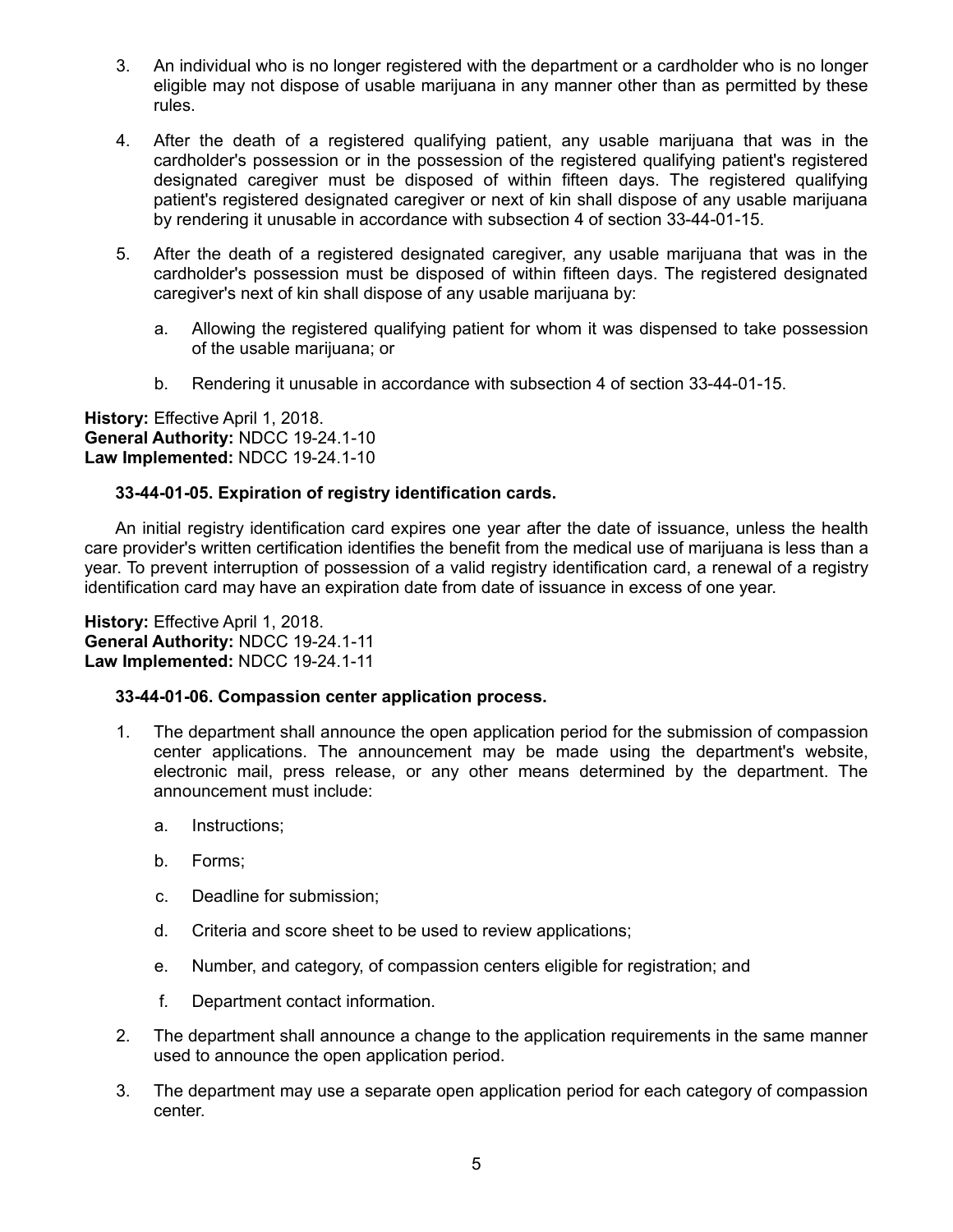- 4. Each proposed compassion center must be a separate legal entity and must submit a complete application.
- 5. The department shall establish a panel to evaluate all complete compassion center applications received before the deadline. The panel must be comprised of at least five, but no more than twelve, members. Panel members shall execute a conflict of interest form developed by the department. An individual with a conflict of interest, as determined by the department, may not participate as a panel member.
- 6. The panel shall evaluate all complete compassion center applications using an impartial and numerical scoring system. The panel must include the criteria in subsection 2 of North Dakota Century Code section 19-24.1-14 when reviewing compassion center applications. The department may include additional criteria in the review as long as the criteria is included in the open application period announcement.
- 7. Each panel member shall review and score every complete application.
- 8. The cumulative total of all the scores assigned to an application by each panel member is the final score. The final score will determine which applicants are eligible for registration.
- 9. The department shall notify, in writing, the highest scoring applicants for each category of compassion center of their eligibility for registration. Upon approval of the criteria in subsection 1 of North Dakota Century Code section 19-24.1-15 the department shall issue a compassion center registration certificate to the eligible compassion centers in each category. A separate legal entity may possess only one compassion center registration certificate. The department shall notify, in writing, compassion center applicants who are not selected for registration.
- 10. The department shall determine the amount and acceptable evidence of the financial assurance or security bond required in subsection 1 of North Dakota Century Code section 19-24.1-15. The amount may not exceed one hundred thousand dollars for a dispensary and may not exceed one million dollars for a manufacturing facility.
- 11. If a compassion center applicant eligible for registration does not meet the criteria in subsection 1 of North Dakota Century Code section 19-24.1-15, the department may select the next highest scoring compassion center applicant in the category for registration, or establish a new open application period.

# **33-44-01-07. Establishing additional compassion centers.**

If the department determines additional compassion centers are necessary to increase access to usable marijuana by registered qualifying patients and registered designated caregivers, the department may register additional compassion centers as follows:

- 1. The application and selection process for establishing additional compassion centers must be in accordance with section 33-44-01-06.
- 2. In addition to the criteria in subsection 2 of North Dakota Century Code section 19-24.1-14, the department also shall consider the location of the proposed compassion center, including its proximity to previously approved compassion centers of the same category and whether the population of registered qualifying patients supports the need for an additional facility in the area.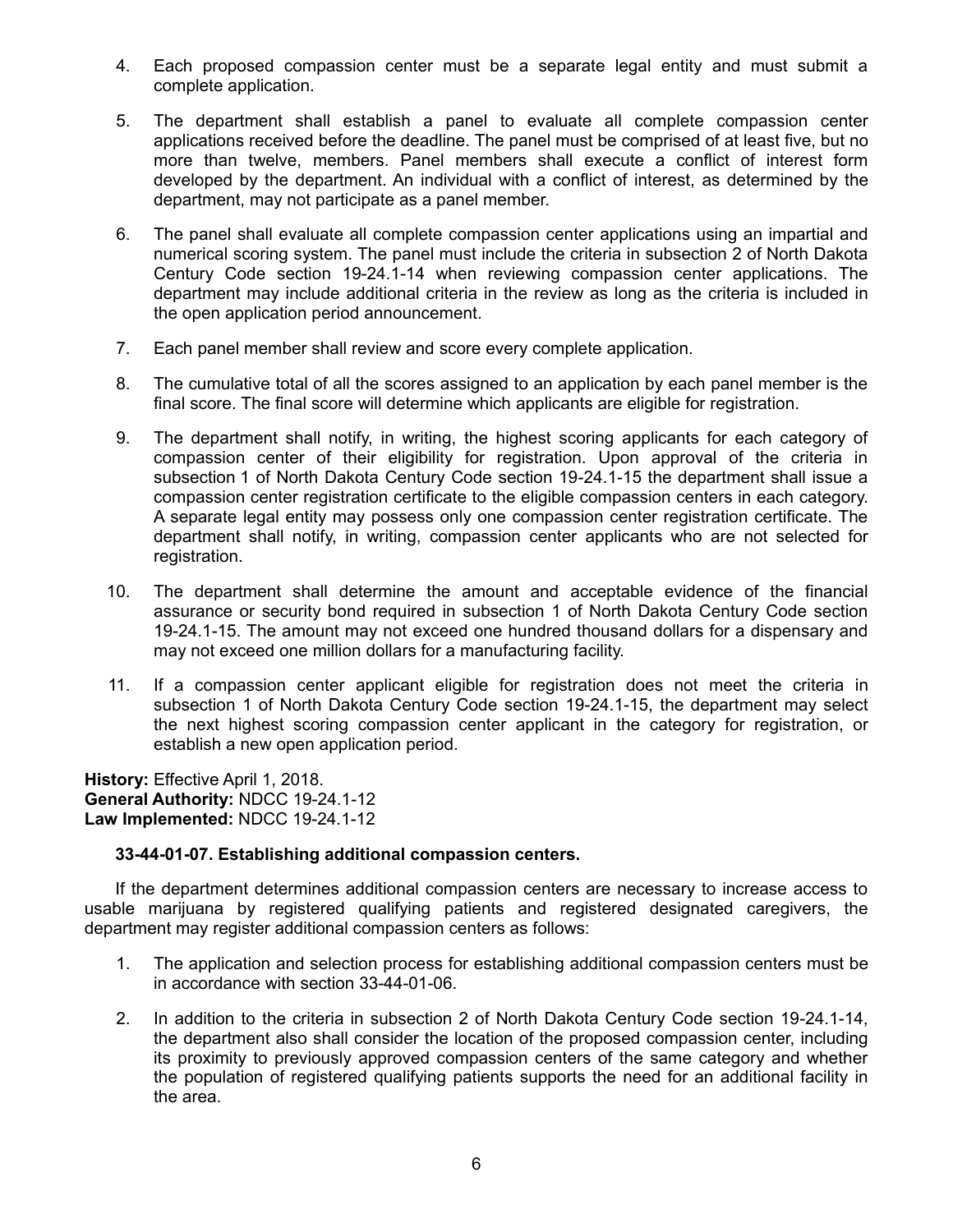### **33-44-01-08. Compassion center inventory limits.**

- 1. A manufacturing facility shall grow an amount of marijuana sufficient to meet the qualifying patient population demands. A manufacturing facility may possess up to fifty plants for the purpose of department-authorized research and development related to production and processing. Plants for research and development shall:
	- a. Be included in inventory;
	- b. Be located in a restricted area separate from the restricted area containing plants used for producing and processing of usable marijuana; and
	- c. Not be used in the production and processing of usable marijuana that is sold to a dispensary for patient consumption unless authorized by the department in writing.
- 2. A manufacturing facility with a registration certificate may use additional structures located within five hundred feet [152.40 meters] of the location described in the original application. Prior to using additional structures, the manufacturing facility shall submit a written request to the department. The written request must include the reason the structures are necessary, verification the additional structures do not jeopardize public health or safety, and evidence from the appropriate local government official that the additional structures are at least one thousand feet [304.80 meters] from a property line of a pre-existing public or private school. The department shall approve or deny a request within thirty calendar days. The department shall deny a request if the department makes an affirmative finding the use of additional structures would jeopardize public health or safety or the additional structures are within one thousand feet [304.80 meters] of a property line of a pre-existing public or private school.
- 3. A dispensary may not possess more than three thousand five hundred ounces [99.22 kilograms] of usable marijuana at any time, regardless of formulation.

**History:** Effective April 1, 2018; amended effective October 1, 2019. **General Authority:** NDCC 19-24.1-17, 19-24.1-24 **Law Implemented:** NDCC 19-24.1-17, 19-24.1-24

#### **33-44-01-09. Use of pesticides prohibited.**

Except for minimum-risk pesticides identified in North Dakota Century Code section 4.1-34-10, the use of pesticides, as defined in North Dakota Century Code section 4.1-34-01, in the production, processing, or storage of marijuana is prohibited. Prior to using any minimum-risk pesticide a compassion center must receive written approval from the department.

**History:** Effective April 1, 2018; amended effective October 1, 2019. **General Authority:** NDCC 19-24.1-22 **Law Implemented:** NDCC 19-24.1-22

#### **33-44-01-10. Pesticide presence.**

All marijuana or usable marijuana inventory affected or contaminated, as defined by these rules, by pesticides must be disposed of in accordance with these rules, or as required by the department of agriculture.

History: Effective April 1, 2018. **General Authority:** NDCC 19-24.1-23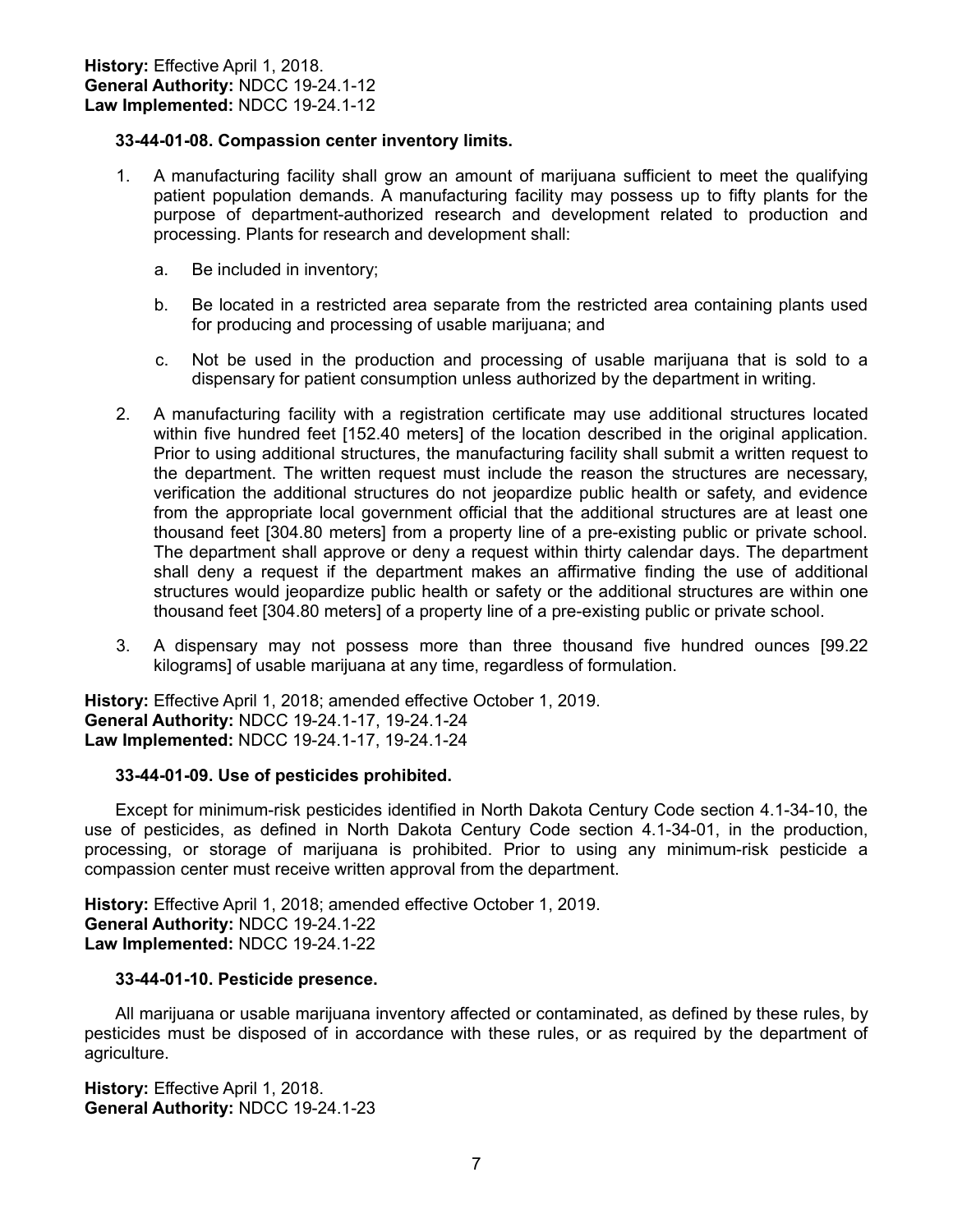### **33-44-01-11. Operations manual.**

- 1. A compassion center operations manual must include:
	- a. Procedures for the oversight of the compassion center, including documentation of the reporting and management structure of the compassion center. The procedures must include a business continuity plan.
	- b. Procedures to ensure accurate recordkeeping.
	- c. Employee security policies, including information related to the unauthorized entrance into restricted access areas.
	- d. Personal safety and crime prevention techniques.
	- e. Safety and security procedures, including a disaster plan with procedures to be followed in case of fire, security breach, or other emergency. Security breach procedures must include an event occurring during the transportation of marijuana, usable marijuana, and marijuana waste.
	- f. An overview of the inventory control provisions consistent with North Dakota Century Code section 19-24.1-26 and these rules.
	- g. A job description or employment contract developed for all employees and volunteers which includes duties, responsibilities, authority, qualification, and supervision.
	- h. An alcohol-free and drug-free workplace policy.
	- i. A description of the usable marijuana containers the compassion center utilizes in accordance with North Dakota Century Code section 19-24.1-21 and these rules.
	- j. A description of the documentation required to accompany a registered compassion center agent while transporting marijuana, usable marijuana, and medical marijuana waste on behalf of the compassion center. Documentation must be in accordance with these rules.
	- k. Procedures for the mandatory, or voluntary, recall of usable marijuana in accordance with these rules.
	- l. Any other information requested by the department.
- 2. A manufacturing facility's operations manual must also include:
	- a. Detailed procedures regarding the producing, processing, and testing of marijuana and usable marijuana. The procedures must include a description of how marijuana will be sampled and tested in accordance with these rules.
	- b. Procedures for ensuring compliance with quality control and quality assurance requirements in accordance with these rules.
	- c. Procedures for ensuring manufacturing areas are maintained in a clean and orderly condition.
	- d. Procedures for addressing infestation by insects, rodents, birds, or vermin of any kind.
	- e. A description of the types of usable marijuana produced and processed by the manufacturing facility.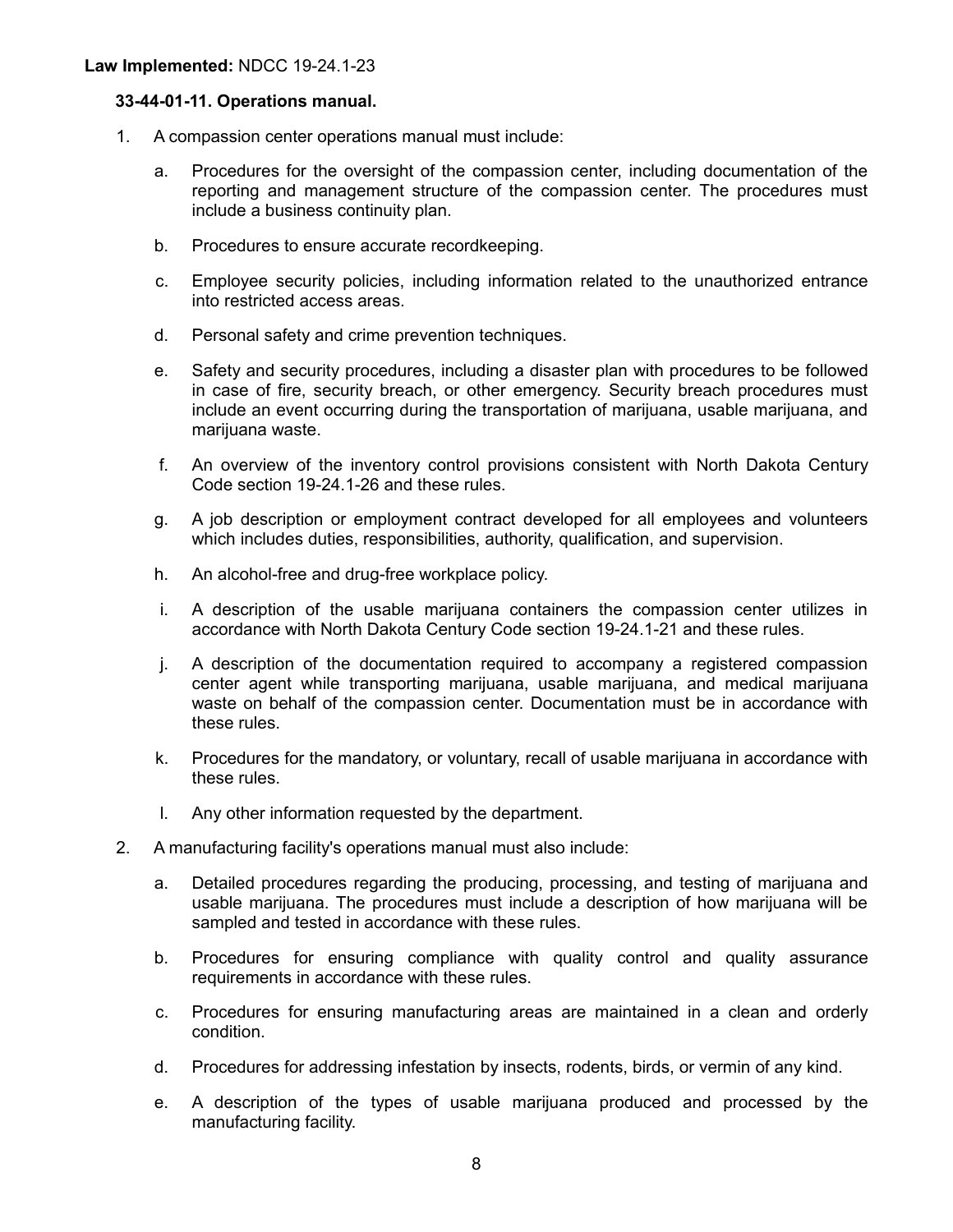- 3. A dispensary's operations manual also must include:
	- a. Procedures for safely dispensing usable marijuana to registered qualifying patients and registered designated caregivers.
	- b. A distribution plan to provide registered qualifying patients and registered designated caregivers access to usable marijuana.
	- c. A description of the dispensary's outreach activities for registered qualifying patients and registered designated caregivers which must include:
		- (1) Offering each new registered qualifying patient who visits the dispensary with a department-issued document that explains the state and federal law limitations of usable marijuana:
		- (2) Offering information regarding the forms of usable marijuana available at the dispensary;
		- (3) Offering information regarding potential side effects of marijuana use; and
		- (4) A plan regarding the implementation of outreach activities.
- 4. A compassion center shall maintain and follow its operations manual at all times. A compassion center shall provide the department with written notice of any updates or revisions to the operations manual within thirty days of the changes.

#### **33-44-01-12. Restricted access areas.**

- 1. Except as provided in section 33-44-01-13, compassion center restricted access areas include:
	- a. All areas containing marijuana, usable marijuana, and medical marijuana waste.
	- b. All areas used for production and processing.
- 2. A compassion center shall use an electronic controlled access system to limit entrance to all restricted access areas of its facility.
	- a. An electronic controlled access system must:
		- (1) Limit access to authorized individuals.
		- (2) Track specific personnel entry and exit times.
		- (3) Lock down the facility in the event of a security threat.
		- (4) Store data for retrieval.
		- (5) Remain operable in the event of power failure.
		- (6) Enable remote administration.
	- b. A compassion center immediately shall submit stored controlled-access-system data to the department upon request.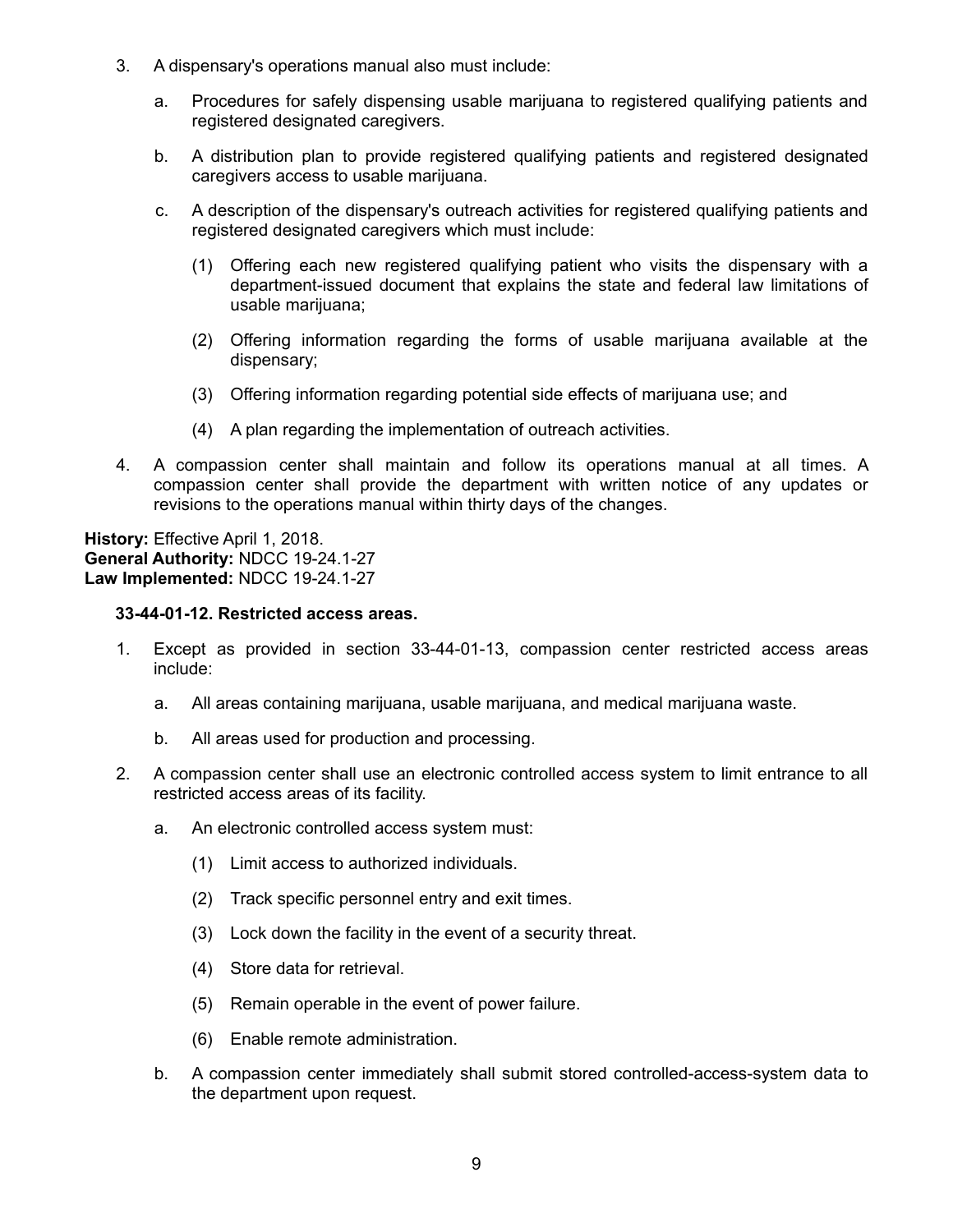- c. Restricted access areas must be identified with a sign that states: "Do Not Enter Restricted Access Area - Access Limited to Authorized Personnel Only."
- 3. Individuals authorized to enter restricted access areas include:
	- a. Compassion center agents;
	- b. Laboratory agents;
	- c. Authorized department personnel;
	- d. Individuals accompanied by a compassion center agent when the compassion center agent has received written authorization from authorized department personnel; and
	- e. Individuals accompanied by authorized department personnel.
- 4. A compassion center shall maintain documentation of access to restricted areas for individuals included in paragraphs b, c, d, and e of subsection 3. The documentation must include date of entry, time of entry, time of exit, name of individual, reason for access, and any other information required by the department. The documentation must be retained for at least three years.
- 5. Law enforcement, fire personnel, or emergency medical service professionals may enter restricted access areas in the event of an emergency requiring immediate action.

**History:** Effective April 1, 2018; amended effective October 1, 2019. **General Authority:** NDCC 19-24.1-25 **Law Implemented:** NDCC 19-24.1-25

# **33-44-01-13. Dispensary display areas.**

- 1. A dispensary may have a display area where usable marijuana is displayed in enclosed locked cases accessible only by compassion center agents. The purpose of the display area is to provide registered qualifying patients and registered designated caregivers the opportunity to view usable marijuana and receive education regarding its use. Usable marijuana may not be visible from the street or other public areas.
- 2. Individuals authorized to enter dispensary display areas include:
	- a. Registered qualifying patients;
	- b. Registered designated caregivers;
	- c. Compassion center agents;
	- d. Authorized department personnel;
	- e. Individuals accompanied by a compassion center agent when the compassion center agent has received written authorization from authorized department personnel; and
	- f. Individuals accompanied by authorized department personnel.
- 3. Before allowing an individual to enter a dispensary display area, the dispensary shall verify the validity of a cardholder's registry identification card.
- 4. A dispensary shall post department-provided signs or materials regarding warnings, recalls, and education materials in a display area or lobby.

**History:** Effective April 1, 2018; amended effective October 1, 2019; July 1, 2022.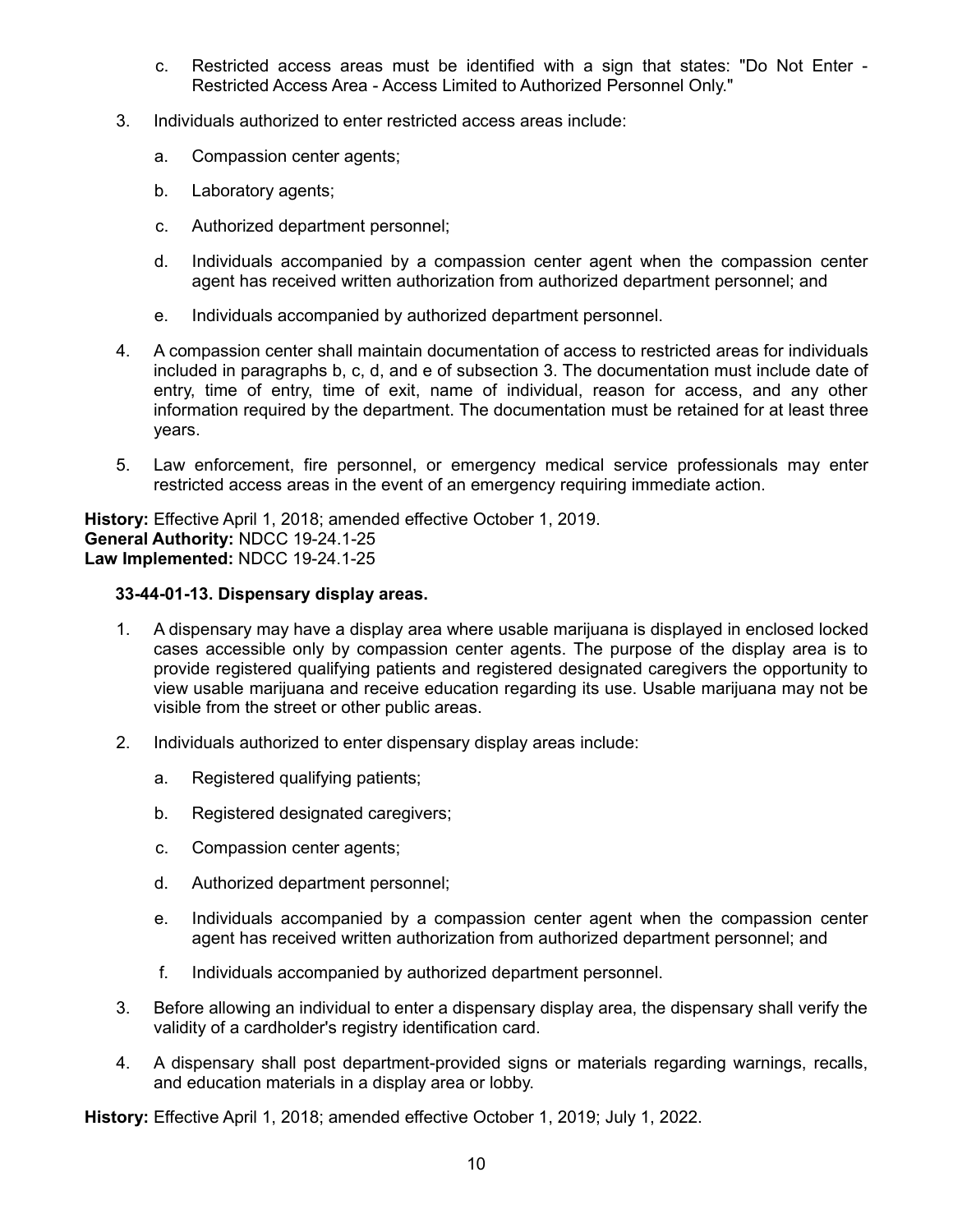# **33-44-01-14. Usable marijuana take back.**

- 1. A dispensary may accept at no charge unused, excess, or contaminated usable marijuana for disposal. A dispensary shall maintain a written record of returned usable marijuana that includes:
	- a. The name of the registered qualifying patient;
	- b. The registered qualifying patient's registry identification number;
	- c. The date the usable marijuana was returned;
	- d. The quantity of usable marijuana returned; and
	- e. The type of usable marijuana returned.
- 2. A dispensary shall dispose of the returned usable marijuana as follows:
	- a. In accordance with these rules; or
	- b. By transferring it to a manufacturing facility for disposal in accordance with these rules. A dispensary shall maintain a written record that includes the amount of returned usable marijuana transferred to a manufacturing facility for disposal and the date.
- 3. A manufacturing facility may accept returned usable marijuana from a dispensary. Any returned usable marijuana accepted from a dispensary must be disposed of in accordance with these rules. A manufacturing facility shall maintain a written record that includes the amount of returned usable marijuana and the date accepted by a manufacturing facility for disposal.

**History:** Effective April 1, 2018; amended effective July 1, 2022. **General Authority:** NDCC 19-24.1-10 **Law Implemented:** NDCC 19-24.1-10

# **33-44-01-15. Medical marijuana waste disposal.**

- 1. All medical marijuana waste generated during production, processing, and testing, must be stored, managed, and disposed of in accordance with these rules.
- 2. All medical marijuana waste generated during production, processing, and testing must be evaluated against the state's hazardous waste regulations to determine if the medical marijuana waste is designated as hazardous waste. It is the responsibility of each medical marijuana waste generator to properly evaluate their medical marijuana waste to determine if it is designated as hazardous waste. If a generator's medical marijuana waste is designated as hazardous waste, the medical marijuana waste is subject to the hazardous waste management standards in North Dakota Century Code chapter 23-20.3.
- 3. Medical marijuana waste not designated as hazardous waste must be rendered unusable in accordance with subsection 4 prior to disposal. Medical marijuana waste rendered unusable must be disposed of in accordance with subsection 5.
- 4. The required method for rendering medical marijuana waste unusable is by grinding the medical marijuana waste and incorporating it with other ground materials so the volume of the resulting mixture is less than fifty percent medical marijuana waste. All other methods for rendering medical marijuana waste unusable must be approved by the department before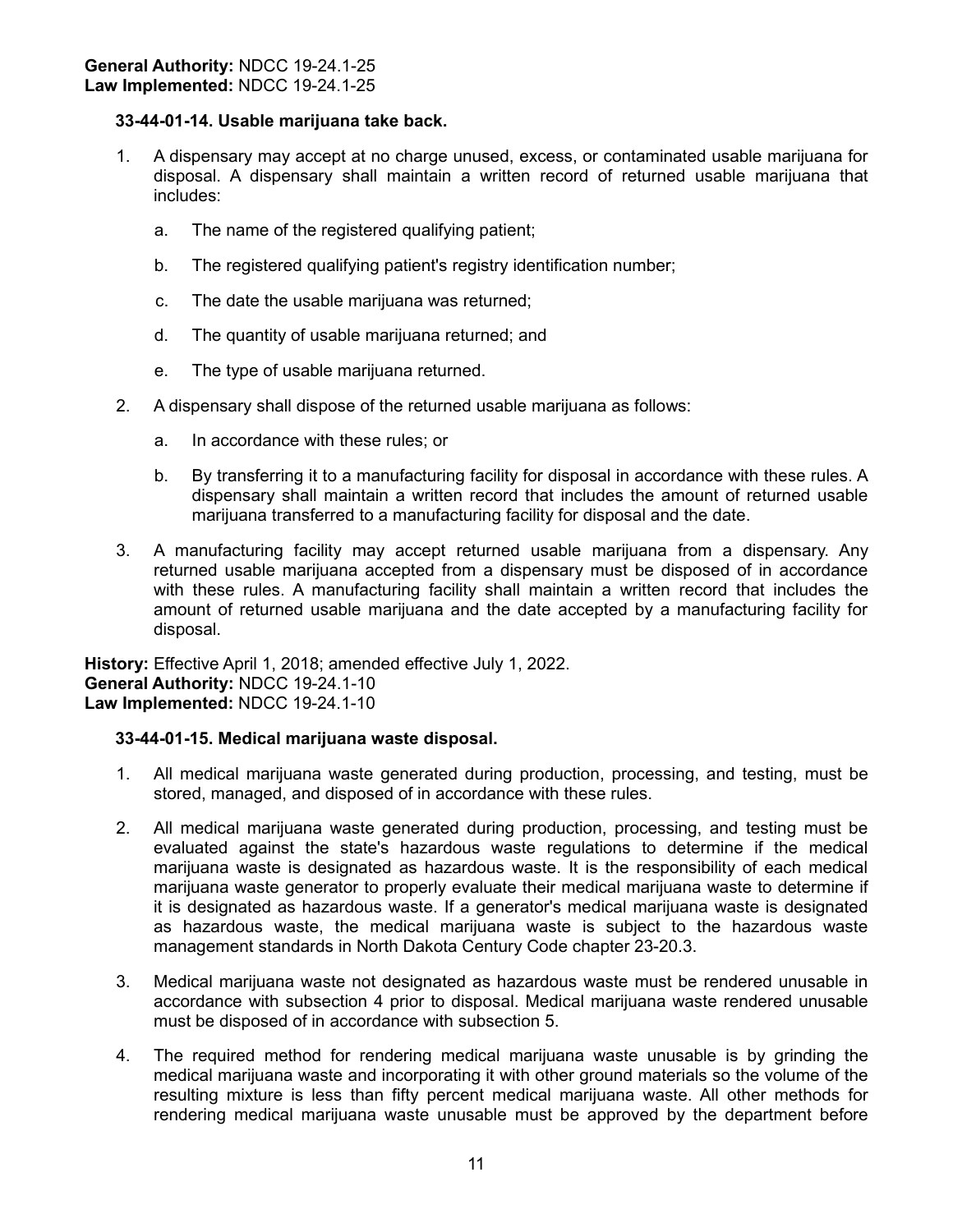implementation. Medical marijuana waste to be disposed in a landfill may be mixed with soil or other material as approved by the department.

- 5. Medical marijuana waste rendered unusable in accordance with subsection 4 can be disposed.
	- a. Disposal of the medical marijuana waste rendered unusable may be delivered to a permitted and state-approved solid waste facility for final disposition.
	- b. A compassion center or laboratory shall maintain a record of the final destination of medical marijuana waste rendered unusable. The record shall be maintained for a period of seven years.

**History:** Effective April 1, 2018; amended effective July 1, 2022. **General Authority:** NDCC 19-24.1-16, 19-24.1-23 **Law Implemented:** NDCC 19-24.1-16, 19-24.1-23

# **33-44-01-16. Recall procedures.**

Each compassion center shall establish a procedure for issuing voluntary and mandatory recalls for usable marijuana.

- 1. Factors that require a recall include:
	- a. Defective or potentially defective usable marijuana.
	- b. Usable marijuana that has failed laboratory testing in accordance with these rules.
	- c. Reasonable probability that use of the usable marijuana or exposure to the usable marijuana will cause serious adverse health consequences.
	- d. Any other instances as determined by the department that would warrant a recall.
- 2. The procedure must include:
	- a. The compassion center agents who are responsible for overseeing the recall.
	- b. The procedures for notifying everyone affected by a recall, including registered qualifying patients, registered designated caregivers, and other compassion centers.
	- c. Instructions for registered qualifying patients, registered designated caregivers, and other compassion centers, regarding proper product handling of any recalled usable marijuana.
- 3. A dispensary shall maintain a list of registered qualifying patients and registered designated caregivers and current contact information to provide notice in the event of a recall.

**History:** Effective April 1, 2018. **General Authority:** NDCC 19-24.1-36 **Law Implemented:** NDCC 19-24.1-36

# **33-44-01-17. Surveillance requirements.**

- 1. To prevent unauthorized access to marijuana and usable marijuana, the compassion center shall have video surveillance equipment to deter the unauthorized entrance into restricted access areas.
	- a. The compassion center shall operate, monitor, and maintain in good working order a closed-circuit television surveillance system on all of its premises, which must operate at all times and visually record: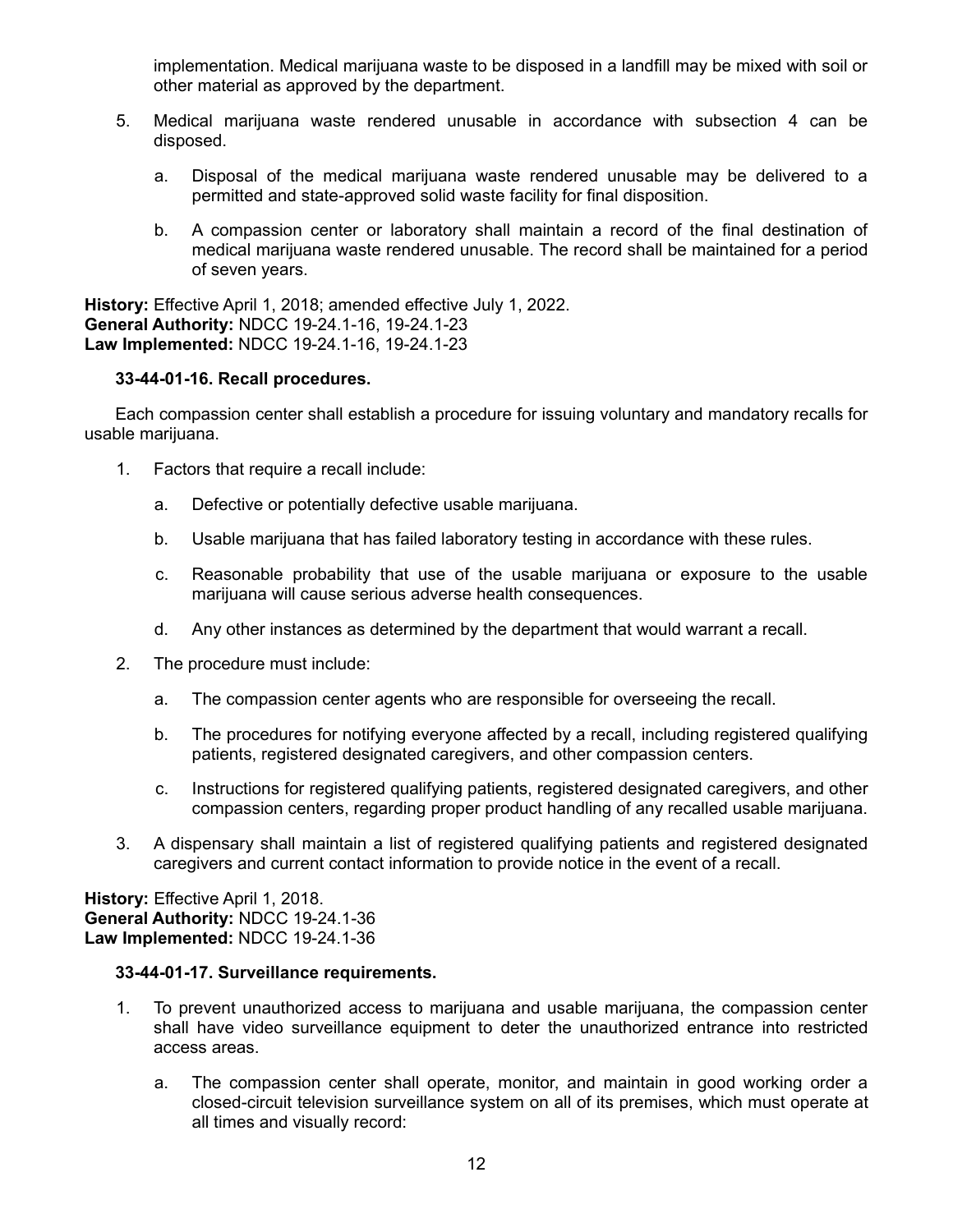- (1) All phases of production and processing.
- (2) All compassion center points of entry and exit, sales and display areas, and garages.
- (3) The entrance to the video surveillance room.
- (4) Any parking lot, which must have appropriate lighting for the normal conditions of the area under surveillance.
- b. Video surveillance systems must:
	- (1) Capture clear and certain identification of any person entering or exiting a compassion center.
	- (2) Have the ability to produce a clear, color, still photo either live or from a recording.
	- (3) Have an embedded date-and-time stamp on all recordings which must be synchronized and not obscure the picture.
	- (4) Continue to operate during a power outage.
- c. Video recording specifications include:
	- (1) A video recording must export still images in an industry standard image format, including .jpg, .bmp, and .gif.
	- (2) Exported video must be archived in a proprietary format that ensures authentication and guarantees the recorded image has not been altered.
	- (3) Exported video must be saved in an industry standard file format that can be played on a standard computer operating system.
	- (4) Upon completion of the required retention period, all recordings must be erased or destroyed before disposal.
- 2. The compassion center shall maintain all security system equipment and recordings in a secure location to prevent theft, loss, destruction, corruption, and alterations.
- 3. The compassion center shall ensure that twenty-four hour recordings from all video cameras are:
	- a. Available for viewing by the department through a secure internet connection.
	- b. Retained for a period of at least ninety calendar days during the first year of operation, and upon department approval, for at least sixty calendar days thereafter.
	- c. Maintained free of alteration or corruption.
	- d. Retained longer if the compassion center is given notice of a pending criminal, civil, or administrative investigation, or other legal proceeding for which the recording may contain relevant information.

**History:** Effective April 1, 2018; amended effective October 1, 2019. **General Authority:** NDCC 19-24.1-25 **Law Implemented:** NDCC 19-24.1-25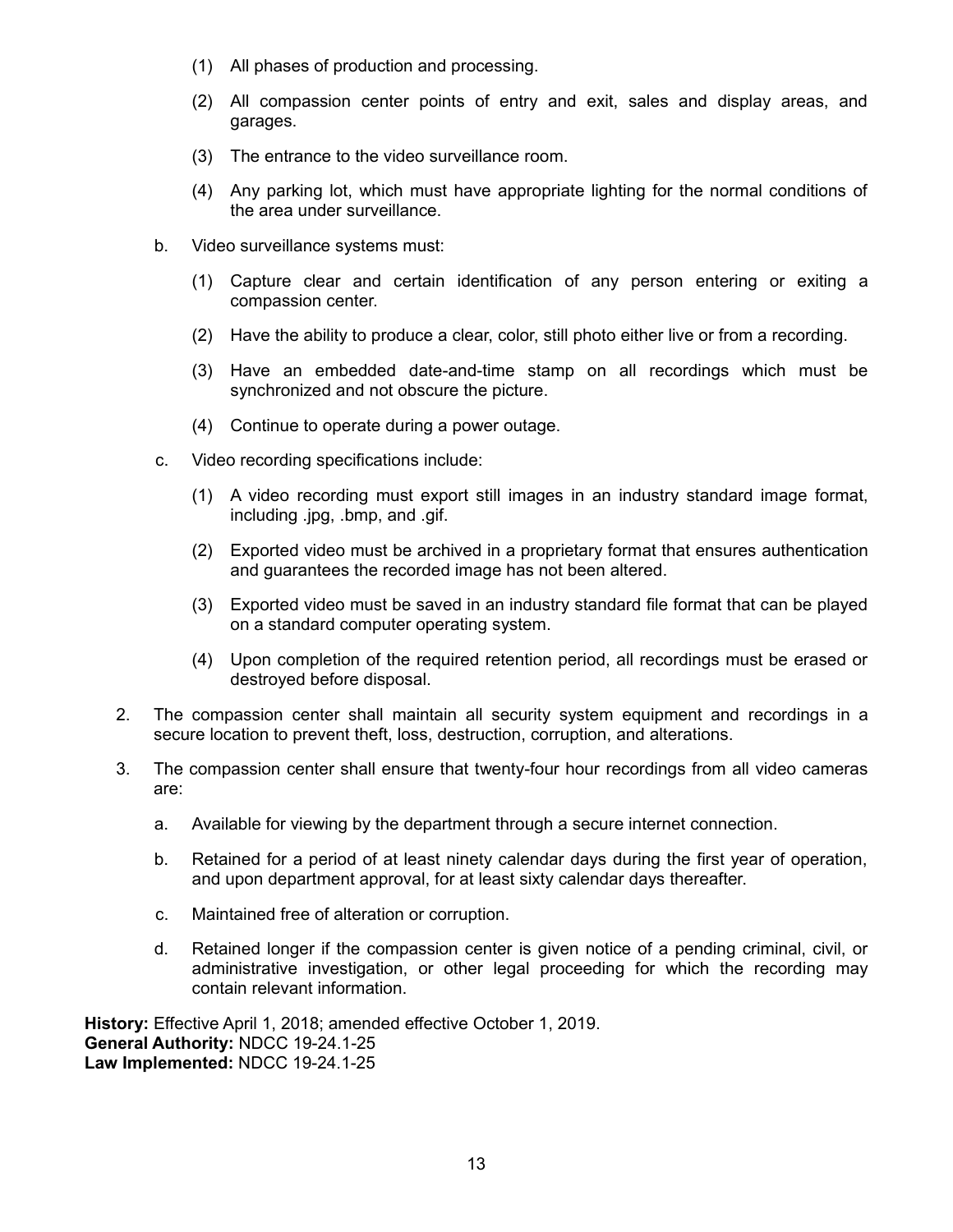### **33-44-01-18. Alarm system requirements.**

- 1. A compassion center shall install and maintain a professionally monitored security alarm system that provides intrusion and fire detection of all:
	- a. Facility entrances and exits.
	- b. Rooms with exterior windows.
	- c. Rooms with exterior walls.
	- d. Roof hatches.
	- e. Skylights.
- 2. A security alarm system means a device or series of devices that summons law enforcement personnel during, or as a result of, an alarm condition. Devices may include:
	- a. Hardwired systems and systems interconnected with a radio frequency method, such as cellular or private radio signals that emit or transmit a remote or local audio, visual, or electronic signal.
	- b. Motion detectors.
	- c. Pressure switches.
	- d. A duress alarm.
	- e. A panic alarm.
	- f. A holdup alarm.
	- g. An automatic voice dialer.
	- h. A failure notification system that provides an audio, text, or visual notification of any failure in the surveillance system.
- 3. A compassion center's security alarm system and all devices must continue to operate during a power outage.
- 4. The compassion center shall test the security alarm system and all devices on a monthly basis and maintain a record of all tests.
- 5. The compassion center's security alarm system must be inspected and all devices tested annually by a qualified alarm vendor.

**History:** Effective April 1, 2018; amended effective October 1, 2019. **General Authority:** NDCC 19-24.1-25 **Law Implemented:** NDCC 19-24.1-25

# **33-44-01-19. Inventory control measures.**

- 1. The department shall maintain a computer information system for inventory control and registry identification card verification.
- 2. A compassion center inventory control system shall interface with the computer information system maintained by the department. All costs associated with interfacing are the responsibility of the compassion center. If the compassion center's inventory control system does not adequately, as determined by the department, interface with the computer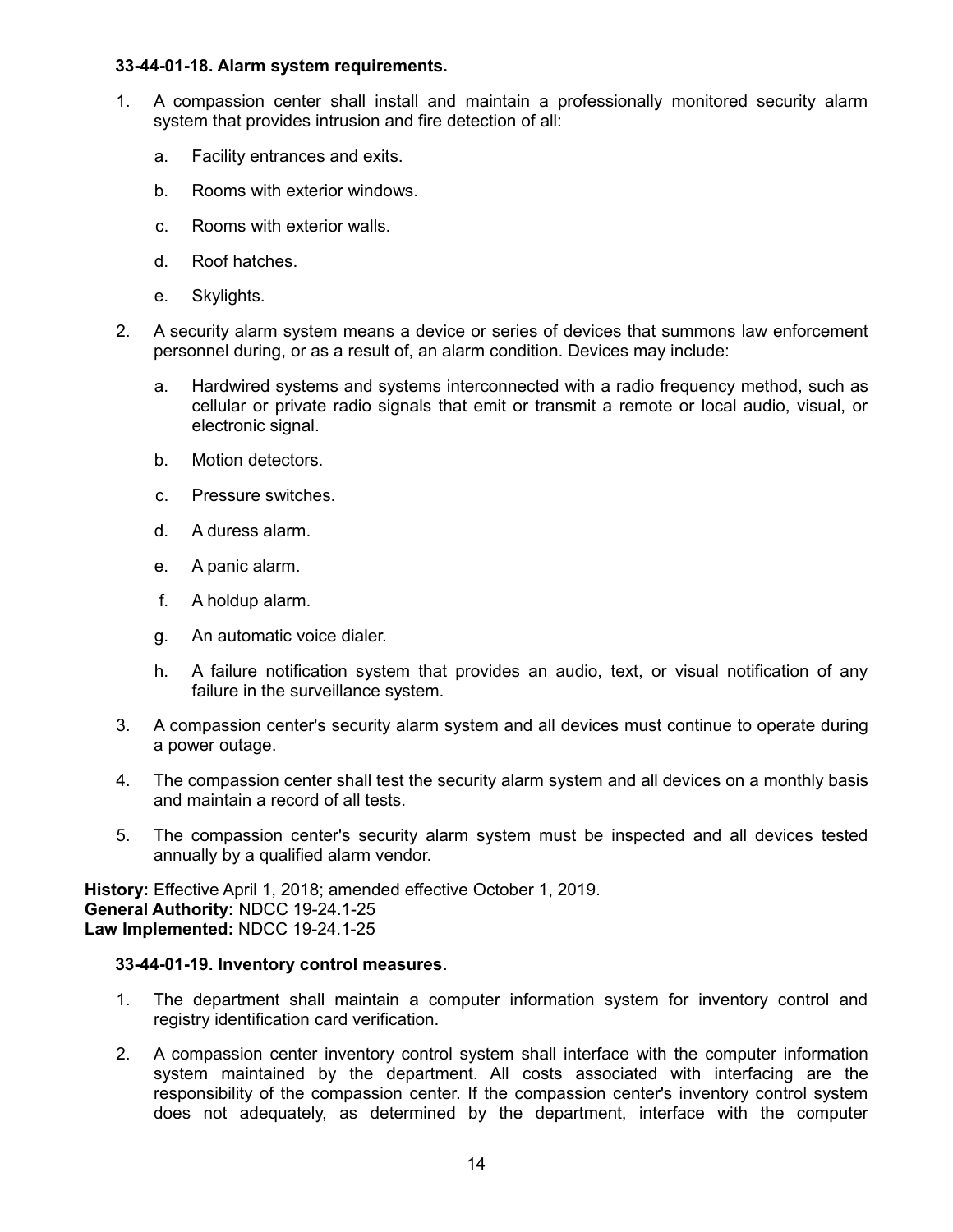information system maintained by the department, the department may require the compassion center to use the system maintained by the department.

**History:** Effective April 1, 2018. **General Authority:** NDCC 19-24.1-26 **Law Implemented:** NDCC 19-24.1-26

#### **33-44-01-20. Conducting inventory.**

- 1. Each compassion center, prior to commencing business, shall:
	- a. Conduct an initial inventory of all marijuana and usable marijuana at the compassion center. If a compassion center commences business with no marijuana or usable marijuana, the compassion center shall record the initial inventory as zero.
	- b. After the initial inventory, a compassion center shall conduct an inventory of marijuana and usable marijuana once a week for a period of at least six months, and upon department approval, at least monthly thereafter.
	- c. Conduct each inventory in a manner that includes two individuals. One of the two individuals may not be involved in the production and processing of marijuana, the dispensing of usable marijuana, or the preparation of the compassion center financial records. One of the two individuals must be a supervisor or manager.
- 2. Inventory documentation must include:
	- a. The date of the inventory;
	- b. Detailed inventory results; and
	- c. The name, signature, and title of the individuals who conducted the inventory and an attestation by both individuals as to the accuracy of the inventory.

**History:** Effective April 1, 2018. **General Authority:** NDCC 19-24.1-26 **Law Implemented:** NDCC 19-24.1-26

# **33-44-01-21. Personnel record retention.**

- 1. Personnel records maintained by the compassion center must include:
	- a. Recruiting and screening documents, such as:
		- (1) Application.
		- (2) Resume.
	- b. Job descriptions.
	- c. Records relating to job offers, promotion, demotion, transfer, layoff, and education and training.
	- d. Records related to other employment practices, such as policy acknowledgments and agreements.
	- e. Letters of recognition.
	- f. Warnings, counseling, and disciplinary notices.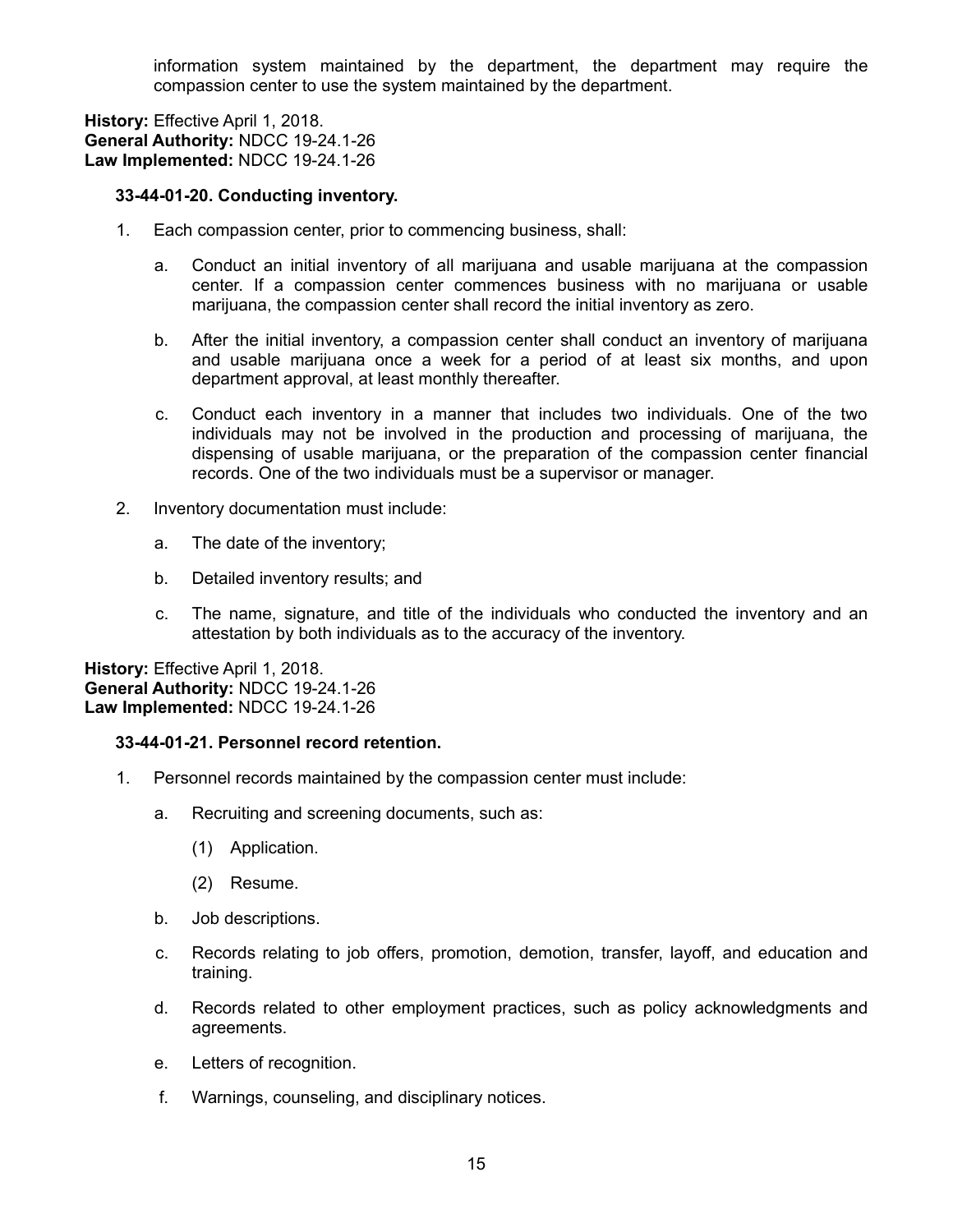- g. Performance evaluation and goal setting records.
- h. Termination records.
- i. References and background checks.
- 2. Records must be retained longer than as required by North Dakota Century Code section 19-24.1-30, if the compassion center is given notice of a pending criminal, civil, or administrative investigation, or other legal proceeding for which the record may contain relevant information.

### **33-44-01-22. Compassion center and laboratory incidents.**

- 1. Compassion centers and the laboratory shall contact 911 in the event of an emergency and contact law enforcement or 911 to report criminal activities.
- 2. Compassion centers and the laboratory shall provide the department with written notice, within twenty-four hours, of any of the following:
	- a. A breach of security;
	- b. Failures of, or tampering with, security and surveillance equipment, cameras, or recordings;
	- c. Power failures lasting longer than two hours;
	- d. Embezzlement or fraud;
	- e. Contacting 911 or contact with law enforcement;
	- f. Incidents that occur while transporting marijuana, usable marijuana, and medical marijuana waste;
	- g. Attempts to obtain marijuana or usable marijuana in a manner not prescribed by North Dakota Century Code chapter 19-24.1 and these rules; and
	- h. Violations of North Dakota Century Code chapter 19-24.1 and these rules.

**History:** Effective April 1, 2018; amended effective October 1, 2019; July 1, 2022. **General Authority:** NDCC 19-24.1-25 **Law Implemented:** NDCC 19-24.1-25

#### **33-44-01-23. Advertising and marketing.**

- 1. A dispensary may:
	- a. Display its business name and logo on labels, signs, websites, and informational material provided to registered qualifying patients and registered designated caregivers. The name or logo may not include:
		- (1) Images of marijuana or marijuana paraphernalia.
		- (2) Colloquial references to marijuana.
		- (3) Names of marijuana plant strains.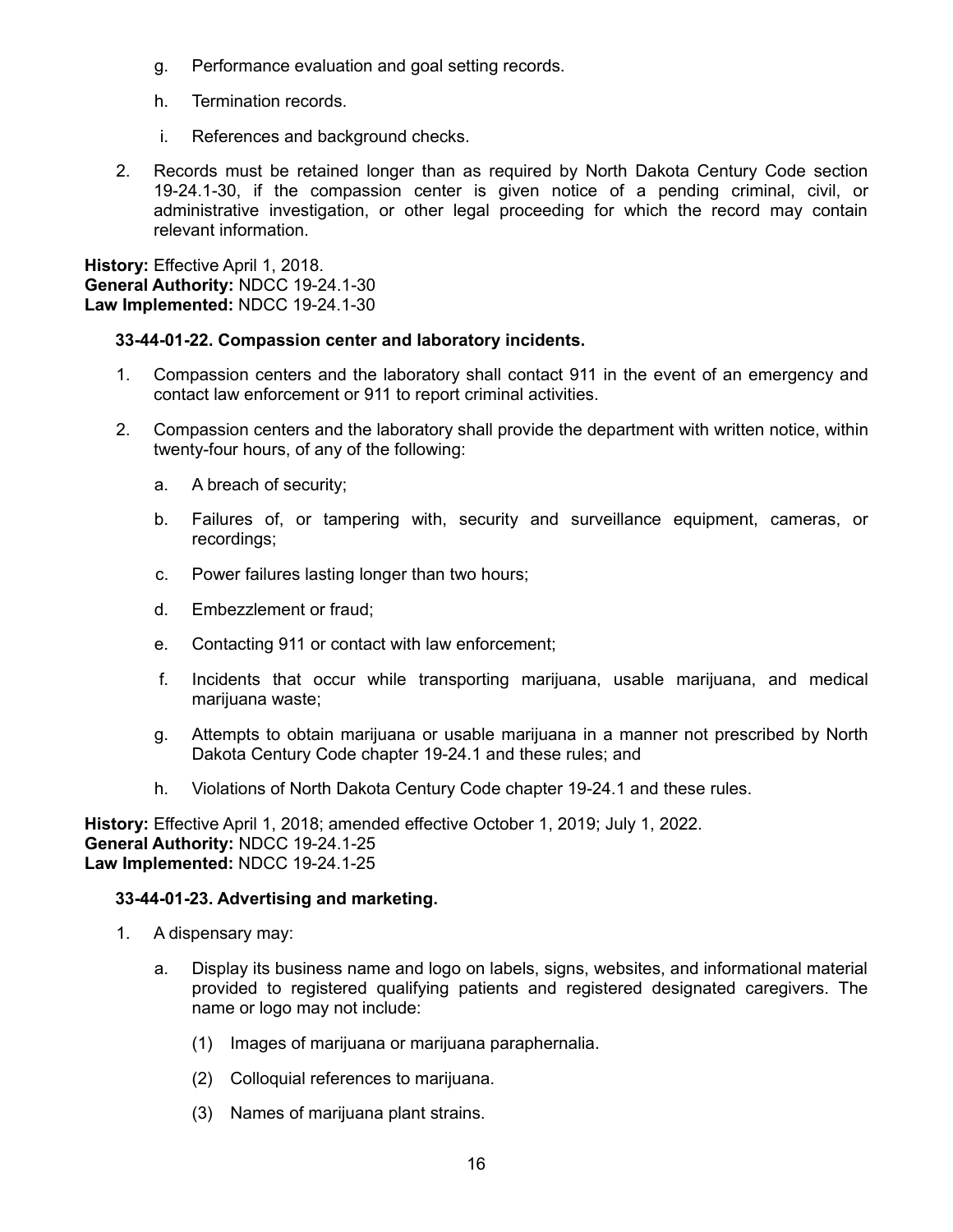- (4) Medical symbols that bear a reasonable resemblance to established medical associations, including the American medical association or American academy of pediatrics.
- b. Maintain a website that may contain:
	- (1) The facility name.
	- (2) Contact information.
	- (3) Hours of operation.
	- (4) The usable marijuana offered.
	- (5) Product pricing.
	- (6) Other information as approved by the department.
- 2. A manufacturing facility may display its business name and logo on labels, websites, and informational material.
	- a. The name or logo may not include:
		- (1) Images of marijuana or marijuana paraphernalia.
		- (2) Colloquial references to marijuana.
		- (3) Names of marijuana plant strains.
		- (4) Medical symbols that bear a reasonable resemblance to established medical associations, including the American medical association or American academy of pediatrics.
	- b. Maintain a website that may contain:
		- (1) The facility name.
		- (2) Phone number.
		- (3) Other information as approved by the department.
- 3. A dispensary only may dispense usable marijuana when it has been purchased by a registered qualifying patient or registered designated caregiver. A dispensary may not provide free usable marijuana to a registered qualifying patient or registered designated caregiver.
- 4. All marketing or advertising activities not covered under subsections 1 and 2, are subject to department approval. The compassion center shall request approval from the department, and the department shall approve or deny the request within thirty calendar days.

# **33-44-01-24. Strain or brand names.**

A manufacturing facility may not use strain or brand names containing any words that refer to products commonly associated with minors, marketed to minors, or any names that are false or misleading.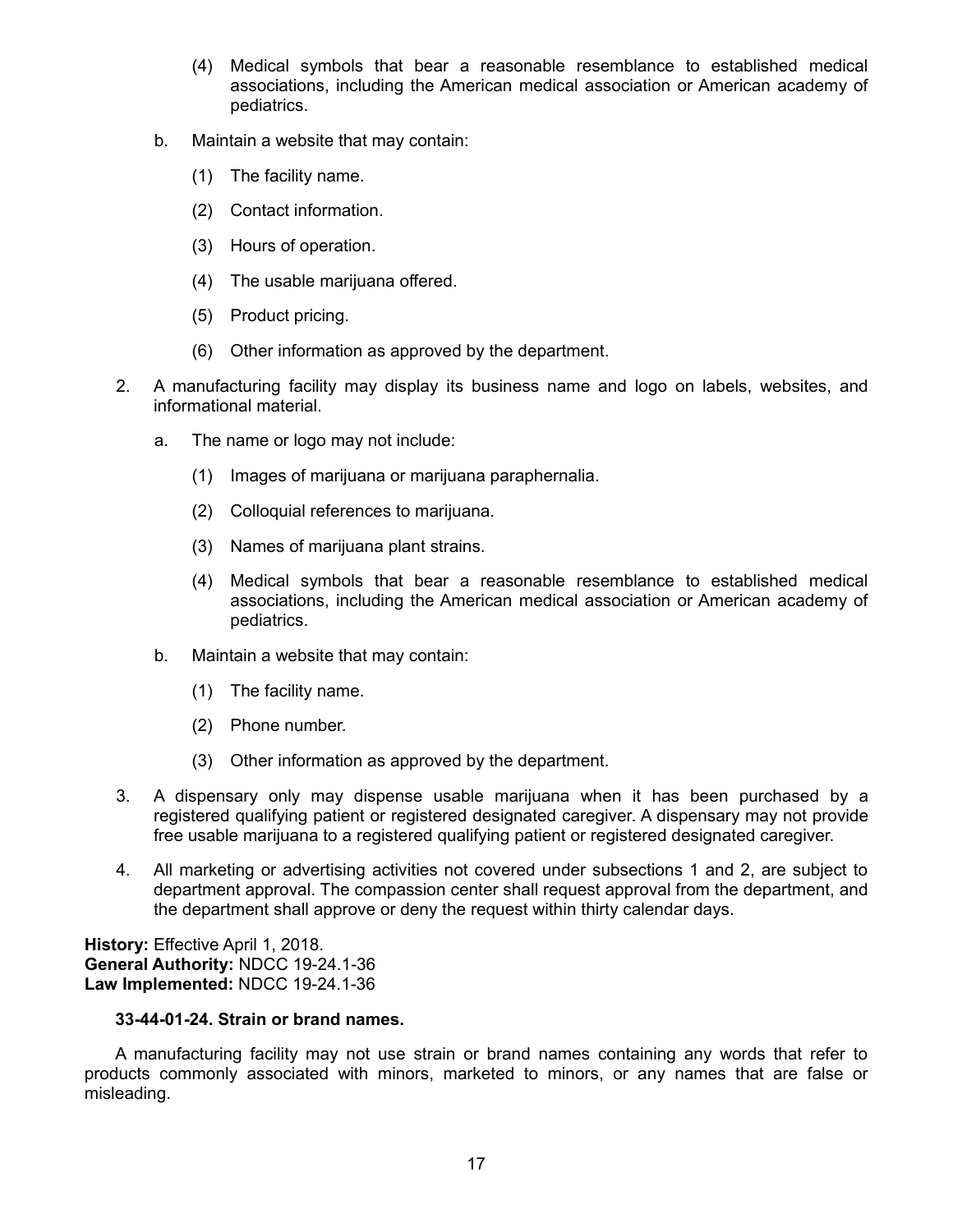# **33-44-01-24.1. Medical cannabinoid product formulation.**

A manufacturing facility must have a certificate of authenticity or similar documentation approved by the department for all ingredients used in formulating a medical cannabinoid product. A certificate of authenticity or similar documentation approved by the department must include the date of expiration.

**History:** Effective July 1, 2022. **General Authority:** NDCC 19-24.1-36 **Law Implemented:** NDCC 19-24.1-36

### **33-44-01-25. Usable marijuana packaging.**

All usable marijuana packaging used by a manufacturing facility must be approved by the department. A manufacturing facility shall package all usable marijuana intended for distribution according to the following standards:

- 1. Usable marijuana containers must be:
	- a. Plain.
	- b. Tamper-evident.
	- c. Child-resistant.
- 2. Usable marijuana must be packaged to minimize its appeal to children.

**History:** Effective April 1, 2018; amended effective October 1, 2019. **General Authority:** NDCC 19-24.1-36 **Law Implemented:** NDCC 19-24.1-36

#### **33-44-01-26. Manufacturing facility labeling.**

- 1. A manufacturing facility shall label all usable marijuana in accordance with the following before their sale or transfer to a dispensary:
	- a. A container holding dried leaves and flowers must include the following information:
		- (1) Manufacturers' business or trade name and registry certification number;
		- (2) Container identification number;
		- (3) Batch number;
		- (4) Date of harvest;
		- (5) Name of strain;
		- (6) Net weight in United States customary or metric units;
		- (7) Concentration of total tetrahydrocannabinol and total cannabidiol as identified by the laboratory selected by the department in accordance with section 33-44-01-36;
		- (8) Activation time expressed in words or through a pictogram;
		- (9) Expiration date;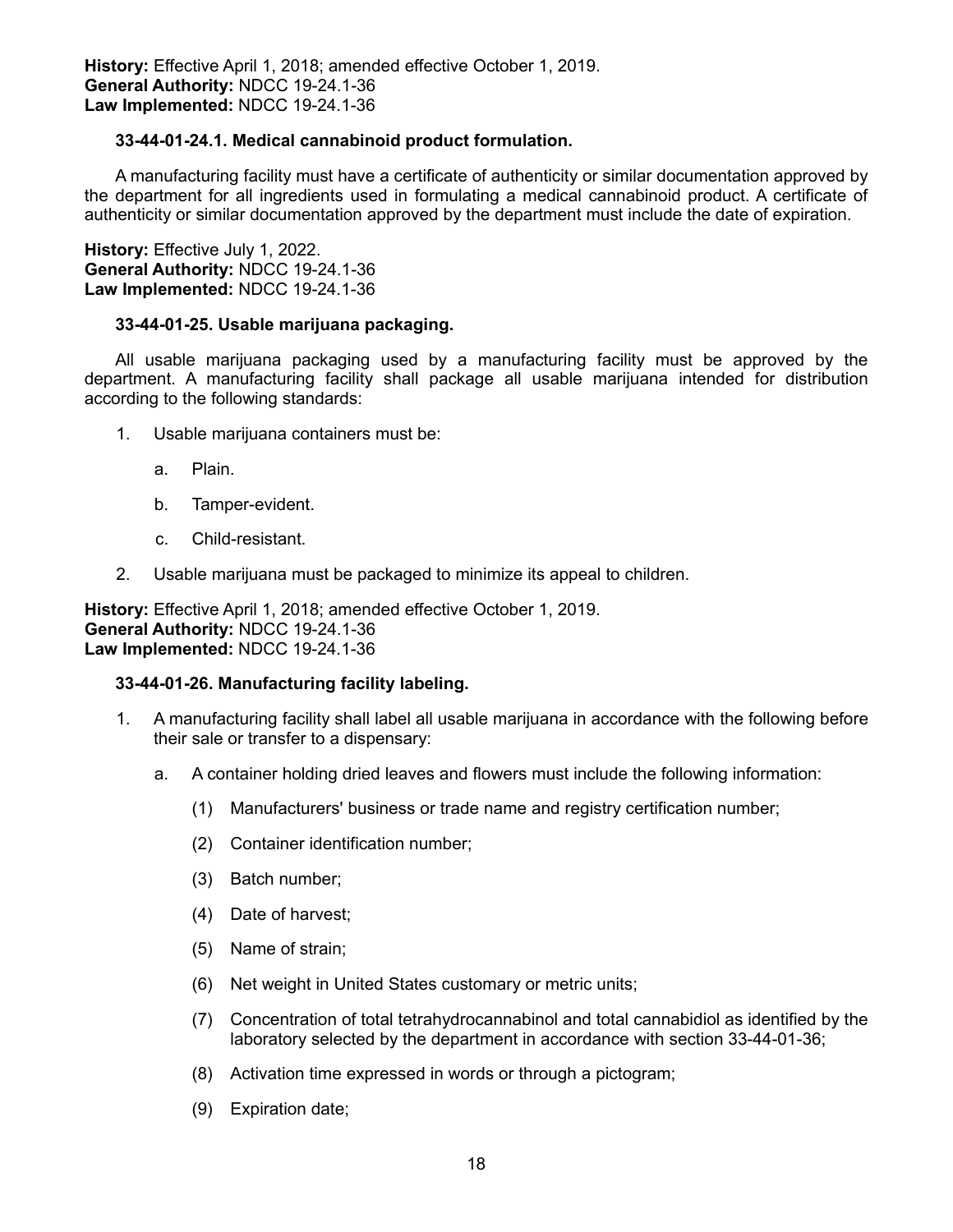- (10) Universal symbol; and
- (11) Consumer warnings that state:
	- (a) "This product is not approved by the Food and Drug Administration to treat, cure, or prevent any disease."
	- (b) "For use by North Dakota registered qualifying patients only."
	- (c) "Keep out of reach of children."
	- (d) "It is illegal to drive or to be in actual physical control of a motor vehicle while under the influence of marijuana."
- b. A container holding a cannabinoid concentrate must include the following information:
	- (1) Manufacturing facility's business or trade name and registry certification number;
	- (2) Container identification number;
	- (3) Process lot number;
	- (4) Product identity;
	- (5) Date the concentrate was made;
	- (6) Net weight or volume in United States customary or metric units;
	- (7) If applicable, serving size and number of servings per container or amount suggested for use by the consumer or patient at any one time;
	- (8) Concentration or amount of total tetrahydrocannabinol, and the concentration or amount of total cannabidiol, by weight or volume in the container as identified by the laboratory selected by the department in accordance with section 33-44-01-36;
	- (9) Activation time, expressed in words or through a pictogram;
	- (10) Expiration date;
	- (11) A disclosure of the type of extraction process used and any solvent, gas, or other chemical used in the extraction process;
	- (12) Universal symbol;
	- (13) Pediatric symbol, if applicable; and
	- (14) Consumer warnings that state:
		- (a) "This product is not approved by the Food and Drug Administration to treat, cure, or prevent any disease."
		- (b) "For use by North Dakota registered qualifying patients only."
		- (c) "Keep out of reach of children."
		- (d) "It is illegal to drive or to be in actual physical control of a motor vehicle while under the influence of marijuana."
- c. A container holding a medical cannabinoid product must include the following information: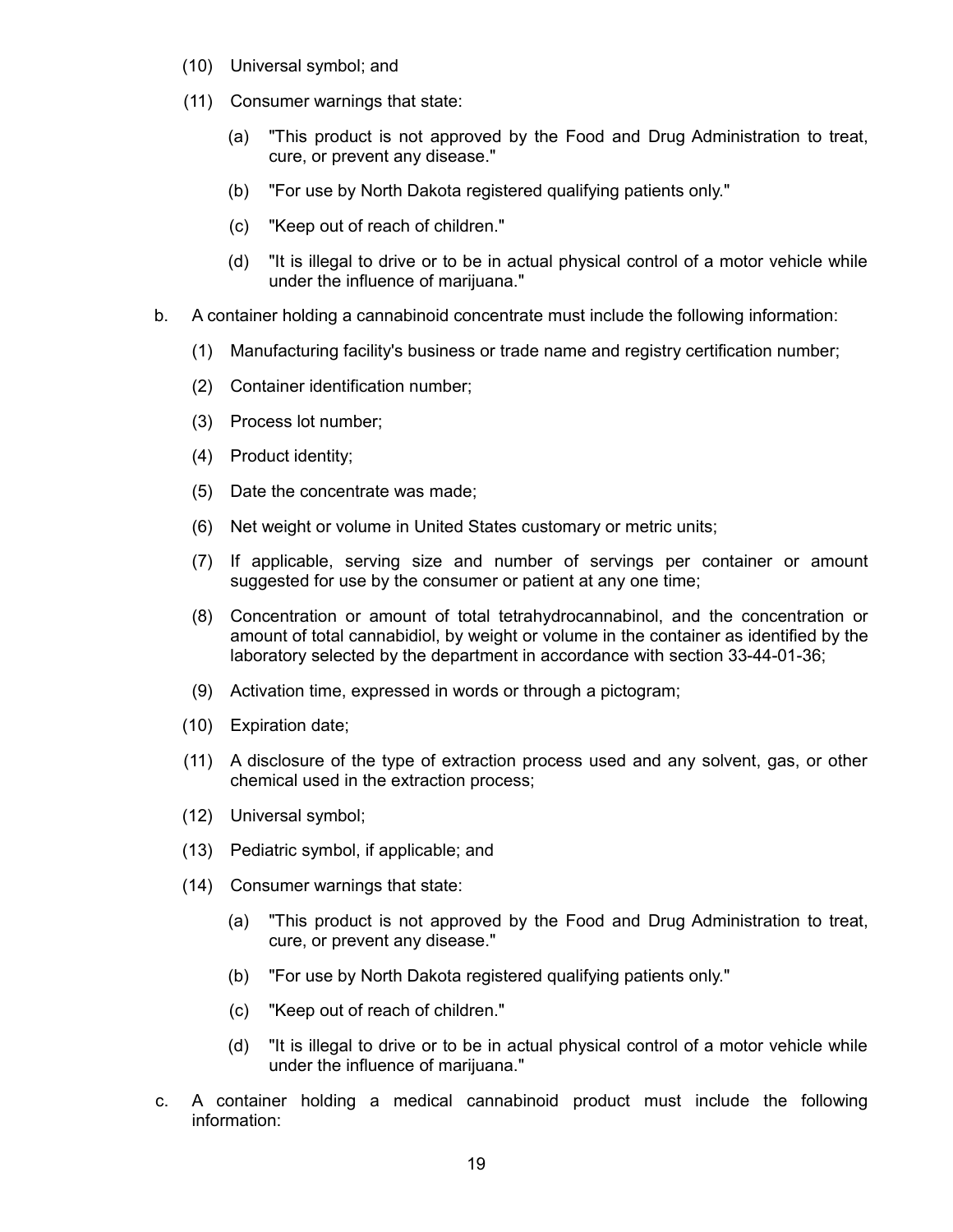- (1) Manufacturers' business or trade name and registry certification number;
- (2) Container identification number;
- (3) Process lot number;
- (4) Product identity;
- (5) Date the product was made;
- (6) Net weight or volume in United States customary or metric units;
- (7) If applicable, serving size and number of servings per container;
- (8) Concentration or amount of total tetrahydrocannabinol, and the concentration or amount of total cannabidiol, by weight or volume in each serving and in each container as identified by the laboratory selected by the department in accordance with section 33-44-01-36;
- (9) List of ingredients in descending order or predominance by weight or volume used to process the medical cannabinoid product;
- (10) Activation time, expressed in words or through a pictogram;
- (11) Expiration date;
- (12) A disclosure of the type of extraction process used and any solvent, gas, or other chemical used in the extraction process;
- (13) Universal symbol;
- (14) Pediatric symbol, if applicable; and
- (15) Consumer warnings that state:
	- (a) "This product is not approved by the Food and Drug Administration to treat, cure, or prevent any disease."
	- (b) "For use by North Dakota registered qualifying patients only."
	- (c) "Keep out of reach of children."
	- (d) "It is illegal to drive or to be in actual physical control of a motor vehicle while under the influence of marijuana."
- 2. Usable marijuana labels required in accordance with this section must be no smaller than eight point, arial or calibri, font. If, due to the size of the container, sufficient space does not exist for a label containing all of the required information, the manufacturing facility may:
	- a. Use a peel-back or accordion label if, the peel-back or accordion label is easily identified as containing the required information; or
	- b. Reduce the size of the required information to six point font.
- 3. Usable marijuana labels may not contain the word "organic".

**History:** Effective April 1, 2018; amended effective October 1, 2019; July 1, 2022. **General Authority:** NDCC 19-24.1-36 **Law Implemented:** NDCC 19-24.1-36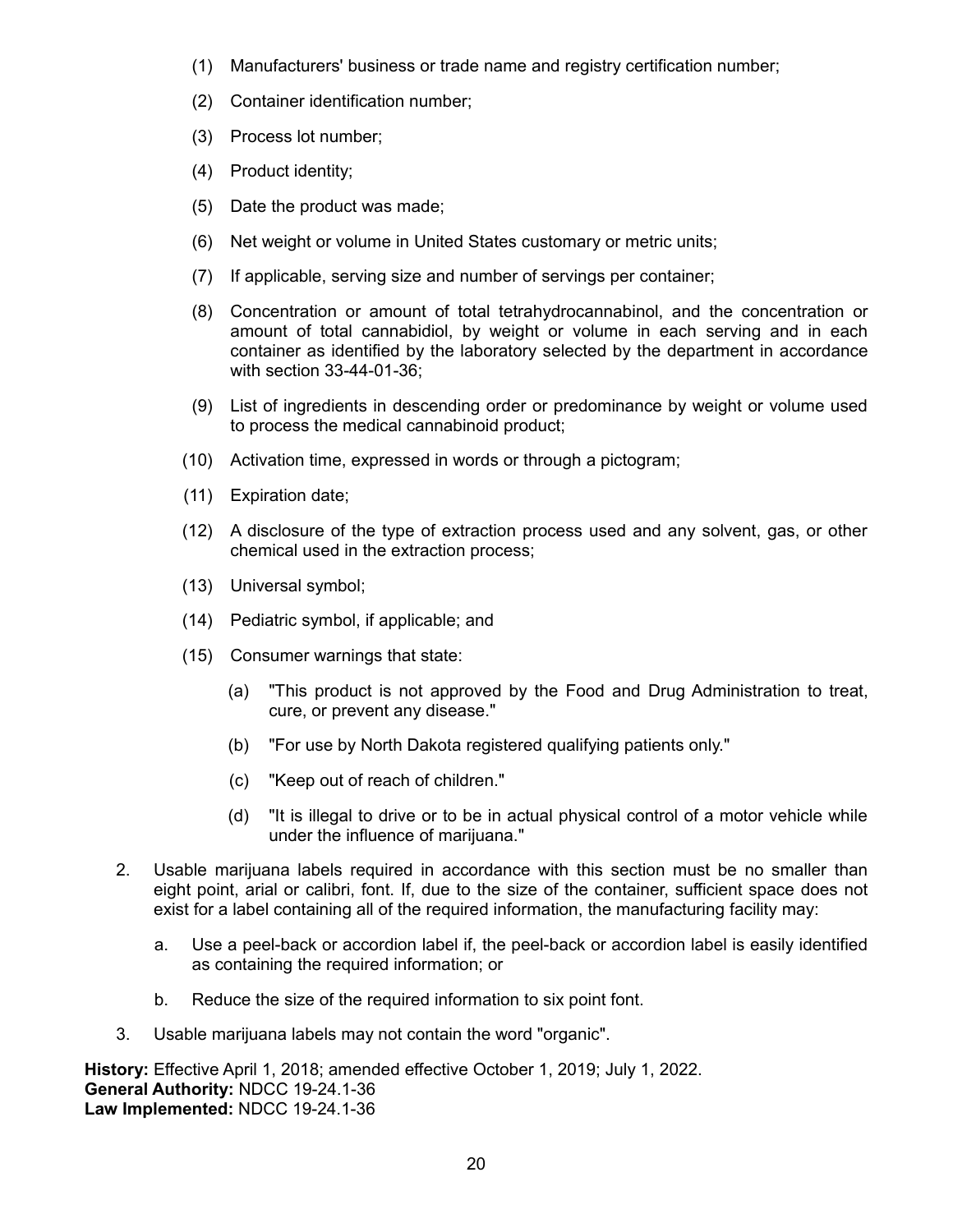### **33-44-01-27. Dispensary labeling.**

- 1. All usable marijuana delivered to a dispensary from a manufacturing facility must meet the labeling requirements in section 33-44-01-26.
- 2. A dispensary shall affix a label to all usable marijuana distributed to registered qualifying patients and registered designated caregivers that includes:
	- a. The registered qualifying patient's name and department-issued registry identification card number.
	- b. The name of the dispensary.
	- c. Date dispensed.
- 3. Usable marijuana labels required in accordance with this section must be no smaller than eight point, arial or calibri, font. If, due to the size of the container, sufficient space does not exist for a label containing all of the required information, the dispensary may:
	- a. Use a peel-back or accordion label if, the peel-back or accordion label is easily identified as containing the required information; or
	- b. Reduce the size of the required information to six point font.

**History:** Effective April 1, 2018; amended effective July 1, 2022. **General Authority:** NDCC 19-24.1-36 **Law Implemented:** NDCC 19-24.1-36

# **33-44-01-28. Removal of product labels.**

All usable marijuana labels affixed by a compassion center must remain on the packaging. The department may revoke or suspend a cardholder's registry identification if the cardholder alters, obliterates, or destroys any label affixed to a usable marijuana package or container.

**History:** Effective April 1, 2018. **General Authority:** NDCC 19-24.1-36 **Law Implemented:** NDCC 19-24.1-36

#### **33-44-01-29. Transportation authorization.**

- 1. Transportation of marijuana, usable marijuana, and medical marijuana waste by a manufacturing facility is authorized as follows:
	- a. A manufacturing facility may transport usable marijuana:
		- (1) From its manufacturing facility to a dispensary;
		- (2) From its manufacturing facility to its quality control and quality assurance testing location; and
		- (3) From a dispensary to its manufacturing facility.
	- b. A manufacturing facility may transport marijuana or medical marijuana waste:
		- (1) From its manufacturing facility to its quality control and quality assurance testing location;
		- (2) From its manufacturing facility or a dispensary to a waste disposal site; and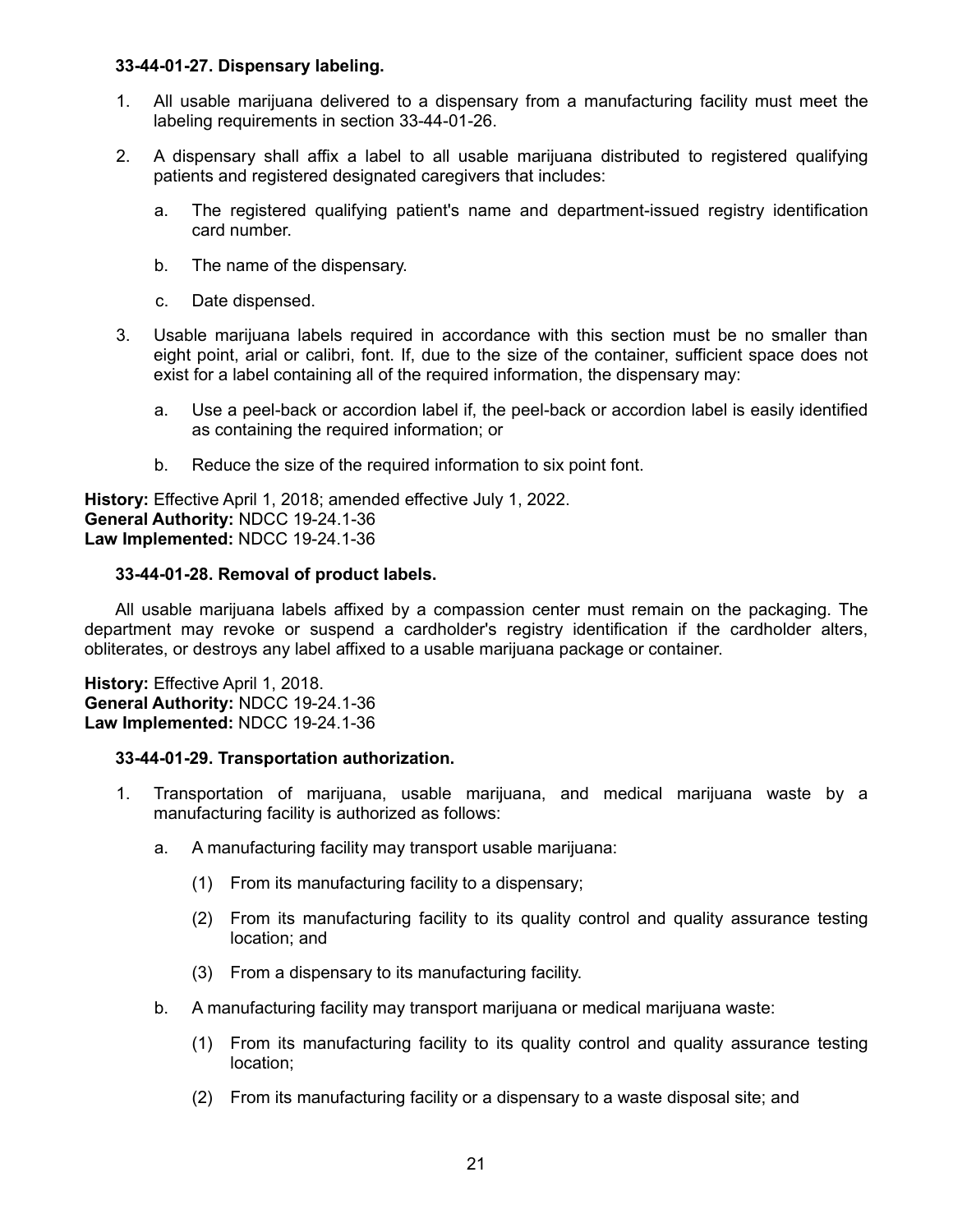- (3) From a dispensary to its manufacturing facility.
- 2. Transportation of usable marijuana and medical marijuana waste by a dispensary is authorized as follows:
	- a. A dispensary may transport usable marijuana:
		- (1) From a manufacturing facility to its dispensary;
		- (2) From its dispensary to a manufacturing facility; and
		- (3) From its dispensary to a registered qualifying patient or registered designated caregiver.
	- b. A dispensary may transport medical marijuana waste:
		- (1) From its dispensary to a manufacturing facility; and
		- (2) From its dispensary to a waste disposal site.
- 3. A laboratory may transport marijuana, usable marijuana, or medical marijuana waste:
	- a. From a manufacturing facility or a dispensary to its laboratory;
	- b. From its laboratory to a manufacturing facility; and
	- c. From its laboratory to a waste disposal site.

**History:** Effective April 1, 2018; amended effective July 1, 2022. **General Authority:** NDCC 19-24.1-36 **Law Implemented:** NDCC 19-24.1-36

# **33-44-01-30. Transportation requirements.**

- 1. Any compassion center or laboratory transporting marijuana, usable marijuana, or medical marijuana waste shall use a manifest system, approved by the department, to track transportation. The manifest must be in a vehicle transporting marijuana, usable marijuana, or medical marijuana waste. The manifest must be provided to law enforcement upon request.
	- a. The manifest system must include a chain of custody that records:
		- (1) The name and address of the destination.
		- (2) The description of each individual container that is part of the shipment and the total number of individual containers.
		- (3) The date and time the shipment is placed into the transport vehicle.
		- (4) The date and time the shipment is accepted at the delivery destination.
		- (5) The person's identity, and the circumstances, duration, and disposition of any other person who had custody or control of the shipment.
		- (6) Any handling or storage instructions.
	- b. Before transporting marijuana, usable marijuana, or medical marijuana waste, a compassion center or laboratory shall:
		- (1) Complete a manifest on a form approved by the department.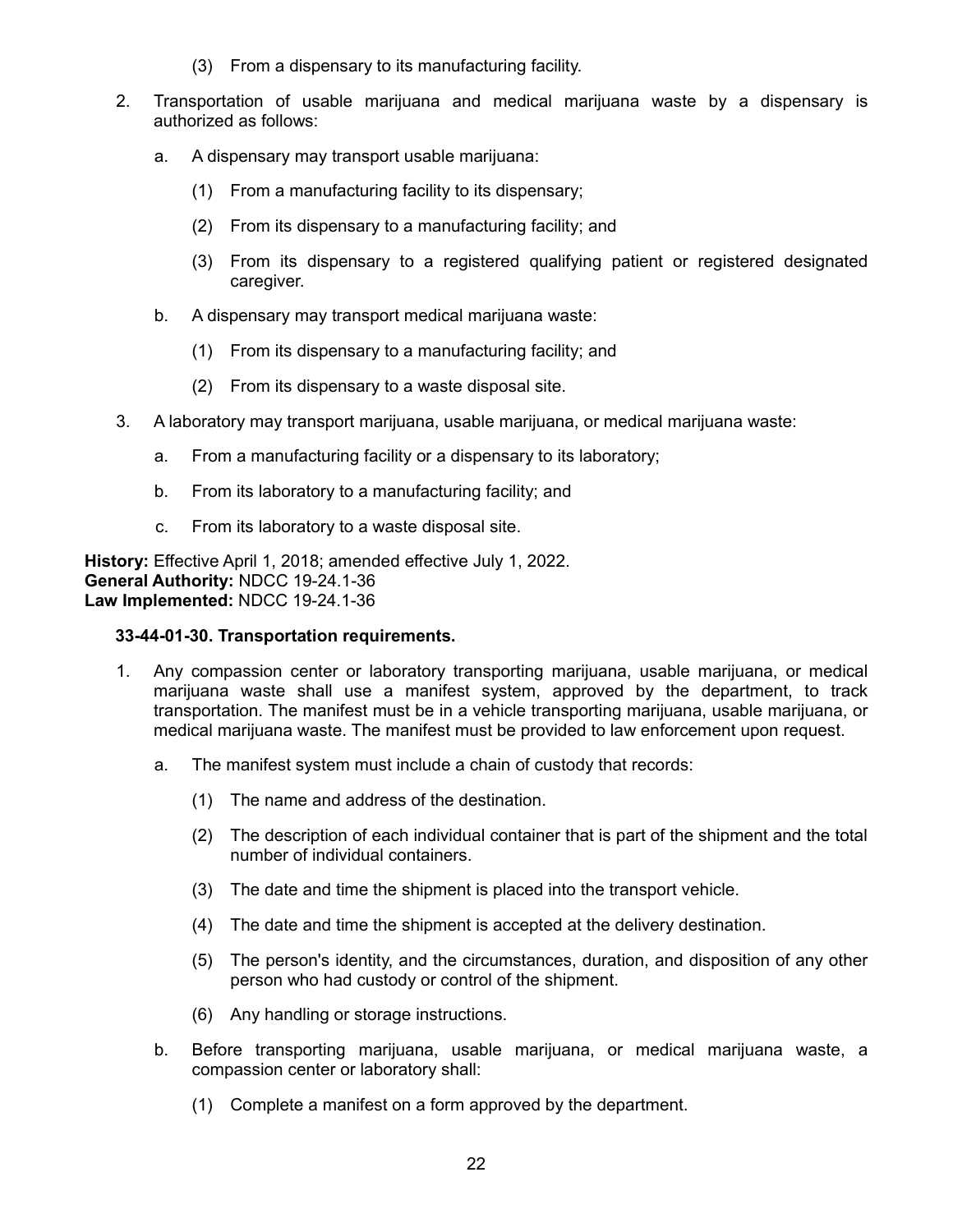- (2) Transmit a copy of the manifest to the receiving entity or individual.
- c. The manifest must be signed by:
	- (1) A compassion center agent or laboratory agent upon departure.
	- (2) A compassion center agent, laboratory agent, an employee of a waste facility, registered qualifying patient, or registered designated caregiver upon its receipt.
- d. A compassion center agent or laboratory agent receiving marijuana or usable marijuana shall:
	- (1) Verify and document the type and quantity of the transported marijuana, usable marijuana, or medical marijuana waste, against the manifest.
	- (2) Return a copy of the signed manifest to the originating entity upon completion.
- e. A compassion center also shall record the marijuana or usable marijuana that is received as inventory in accordance with section 33-44-01-20.
- f. A compassion center or laboratory shall maintain all manifests for at least seven years and make them available upon request by the department.
- 2. A compassion center or laboratory shall ensure that marijuana, usable marijuana, or medical marijuana waste, except for medical marijuana waste that has been rendered unusable in accordance with section 33-44-01-15, is transported as follows:
	- a. Packaged in tamper-evident containers.
	- b. Transported so it is not visible or recognizable from outside the vehicle.
	- c. Transported in a vehicle that does not bear any markings to indicate the vehicle contains marijuana, usable marijuana, or medical marijuana waste, or bear the name or logo of the compassion center or laboratory.
	- d. Transported in an enclosed, locked storage compartment that is secured, or affixed, to the vehicle.
- 3. Compassion center agents or laboratory agents who are transporting marijuana, usable marijuana, or medical marijuana waste shall:
	- a. Travel directly to the designation specified on the manifest.
	- b. Document on the manifest refueling and all other stops during transit, including:
		- (1) The reason for the stop;
		- (2) The duration of the stop;
		- (3) The location of the stop; and
		- (4) All activities of compassion center agents or laboratory agents exiting the vehicle.
	- c. If an emergency requires stopping the vehicle, the compassion center agent or laboratory agent shall contact 911.
	- d. Under no circumstances may any person other than the designated compassion center agent or laboratory agent have physical control of the motor vehicle that is transporting the marijuana, usable marijuana, or medical marijuana waste.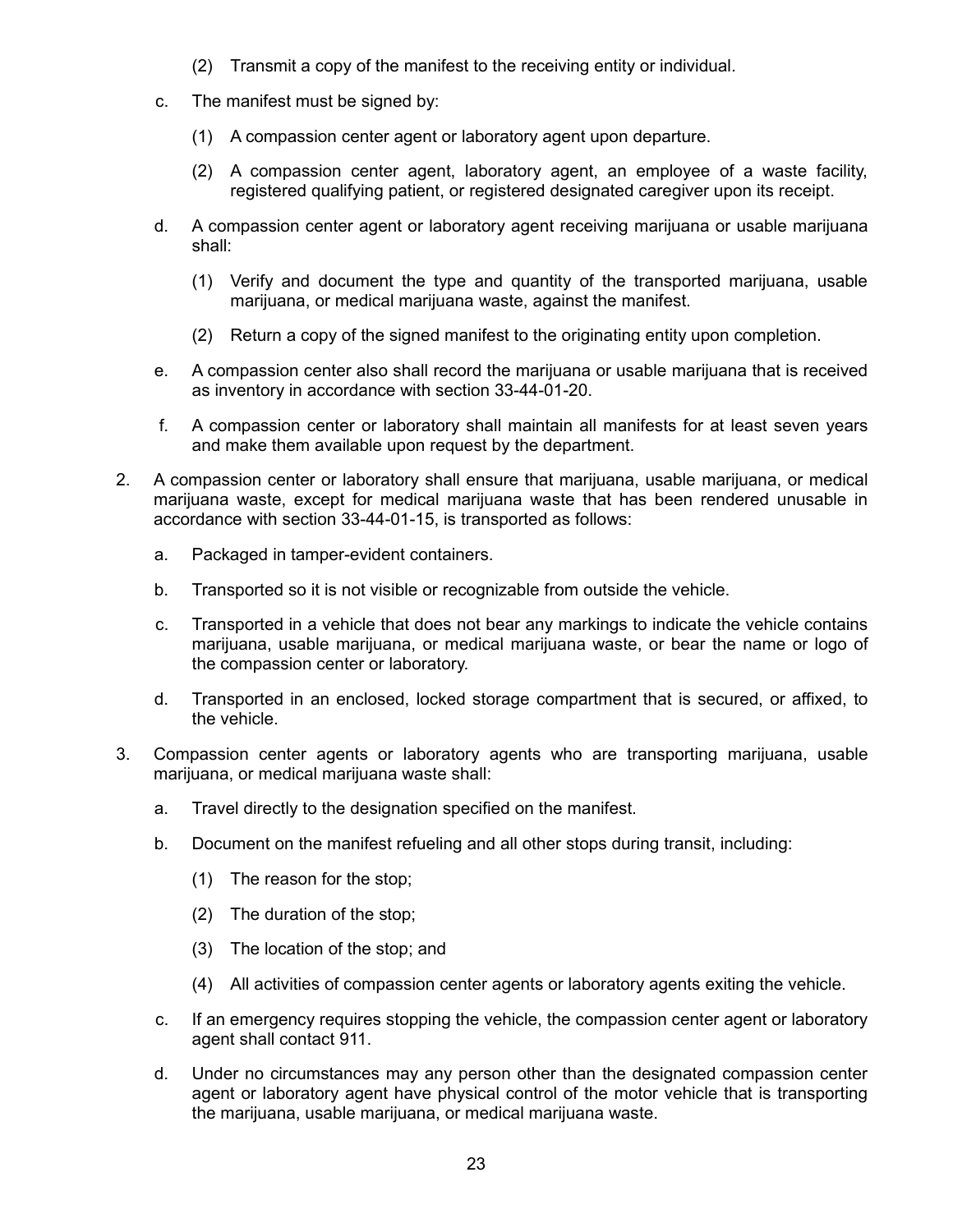- e. A compassion center shall staff all motor vehicles with a minimum of two compassion center agents when transporting usable marijuana between compassion centers. At least one agent shall remain with the motor vehicle at all times when the motor vehicle contains usable marijuana.
- f. A single compassion center agent may transport medical marijuana waste between compassion centers or to a waste facility. A single dispensary agent may transport usable marijuana to a registered qualifying patient or registered designated caregiver. A single laboratory agent may transport marijuana, usable marijuana, or medical marijuana waste to its laboratory, to a manufacturing facility, or to a waste facility.
- g. Each compassion center agent or laboratory agent in a transport motor vehicle must have communication access with the compassion center or laboratory and have the ability to contact law enforcement through the 911 emergency system.
- h. A compassion center agent or laboratory agent shall carry their registry identification card at all times when transporting marijuana, usable marijuana, or medical marijuana waste.
- i. A compassion center agent or laboratory agent may not leave a vehicle that is transporting marijuana, usable marijuana, or medical marijuana waste unattended overnight.

# **33-44-01-31. Compassion center inspections and compliance.**

The department, or a department designee, shall conduct inspections of compassion centers to ensure compliance with North Dakota Century Code chapter 19-24.1 and these rules. Compassion centers shall receive the results of an inspection in writing. Issues of noncompliance and concerns about the continued operation of the compassion center may result in a plan of correction, suspension, or revocation of a registry identification card or registration certificate.

**History:** Effective April 1, 2018. **General Authority:** NDCC 19-24.1-22 **Law Implemented:** NDCC 19-24.1-22

#### **33-44-01-32. Plan of correction.**

- 1. Upon request, a compassion center shall submit to the department a plan of correction addressing issues of noncompliance and concerns identified during an inspection.
- 2. A plan of correction must include:
	- a. How the corrective action will be accomplished;
	- b. What changes will be made to ensure the issues of noncompliance and concerns identified during an inspection do not recur; and
	- c. How the compassion center will monitor the corrective actions to ensure the issues of noncompliance and concerns identified during an inspection are corrected and do not recur.
- 3. A compassion center shall provide the department with a plan of correction within ten business days of receipt of the department request.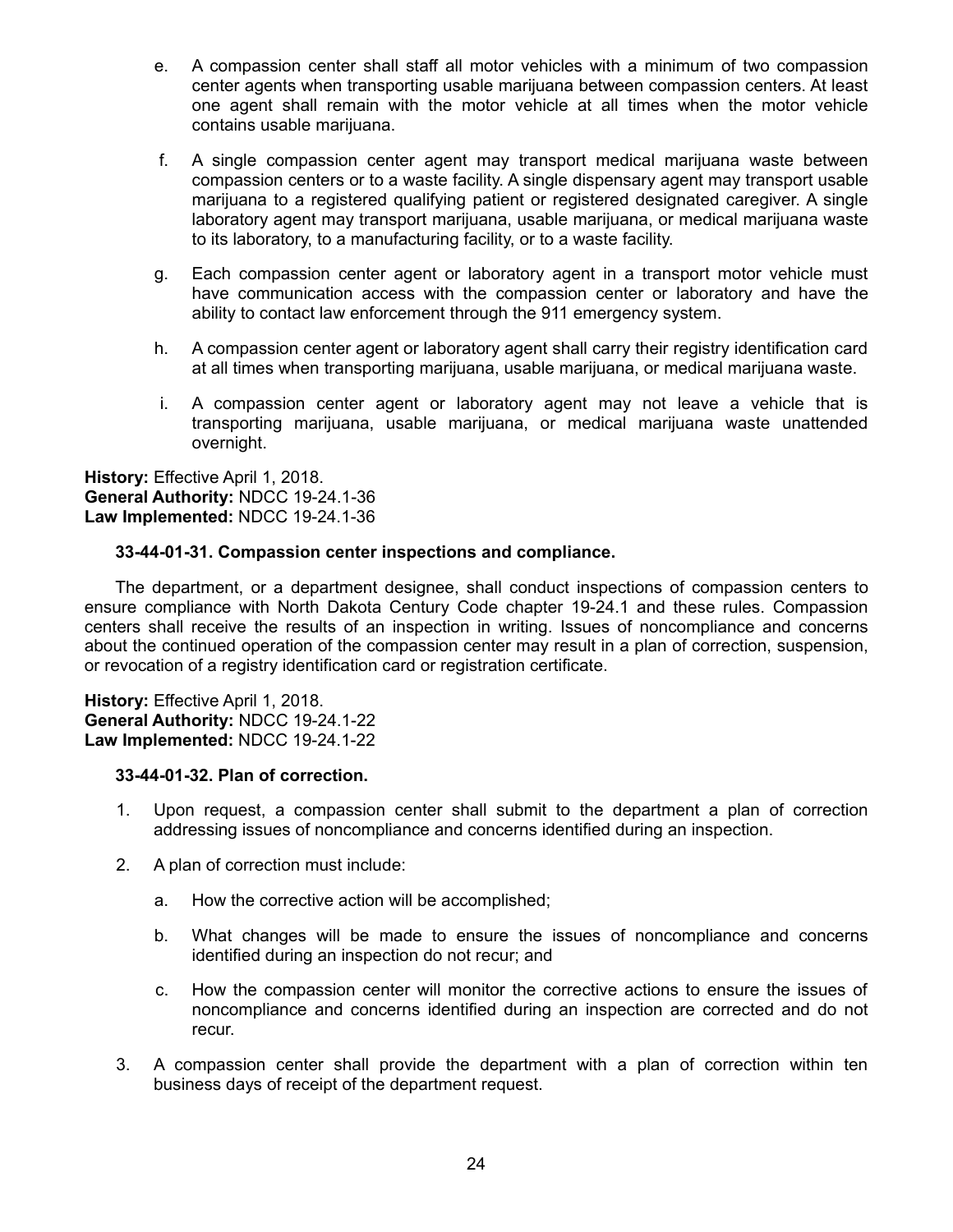- 4. A plan of correction is subject to acceptance, acceptance with revisions, or rejection by the department.
- 5. A compassion center shall complete all corrections within thirty calendar days of acceptance of the correction plan by the department, unless an alternative schedule of correction has been specified by the department.

# **33-44-01-33. Data reporting.**

Data related to usable marijuana dispensed for a registered qualifying patient use must be submitted to the North Dakota prescription drug monitoring program. The department shall submit the data to the prescription drug monitoring program.

**History:** Effective April 1, 2018. **General Authority:** NDCC 19-24.1-37 **Law Implemented:** NDCC 19-24.1-37

### **33-44-01-34. Law enforcement reportable incidents.**

- 1. Law enforcement shall notify the department within five business days, using a form developed by the department, if an individual who is not a registered cardholder is found in possession of usable marijuana dispensed pursuant to North Dakota Century Code chapter 19-24.1 or if a registered qualifying patient or a registered designated caregiver is found in possession of an amount greater than the allowable amount of usable marijuana in accordance with state law. Unlawful possession of usable marijuana includes:
	- a. Possession of usable marijuana by anyone other than a registered cardholder.
	- b. Possession of usable marijuana by a registered qualifying patient or registered designated caregiver not in possession of a valid registration card.
	- c. Possession of usable marijuana by a registered cardholder if the registration card is no longer valid due to suspension, revocation, or expiration.
- 2. Law enforcement shall secure all confiscated usable marijuana in accordance with adopted evidence policies and procedures.

**History:** Effective April 1, 2018. **General Authority:** NDCC 19-24.1-36 **Law Implemented:** NDCC 19-24.1-36

#### **33-44-01-35. Reporting adverse reactions.**

- 1. Incidents involving overdose or adverse reaction related to the use of usable marijuana must be reported to the department. The department shall provide an electronic form for reporting incidents involving overdose or adverse reactions to the department.
- 2. Individuals required to report incidents involving overdose or adverse reactions to the department include:
	- a. Registered qualifying patients.
	- b. A registered qualifying patient's registered designated caregiver.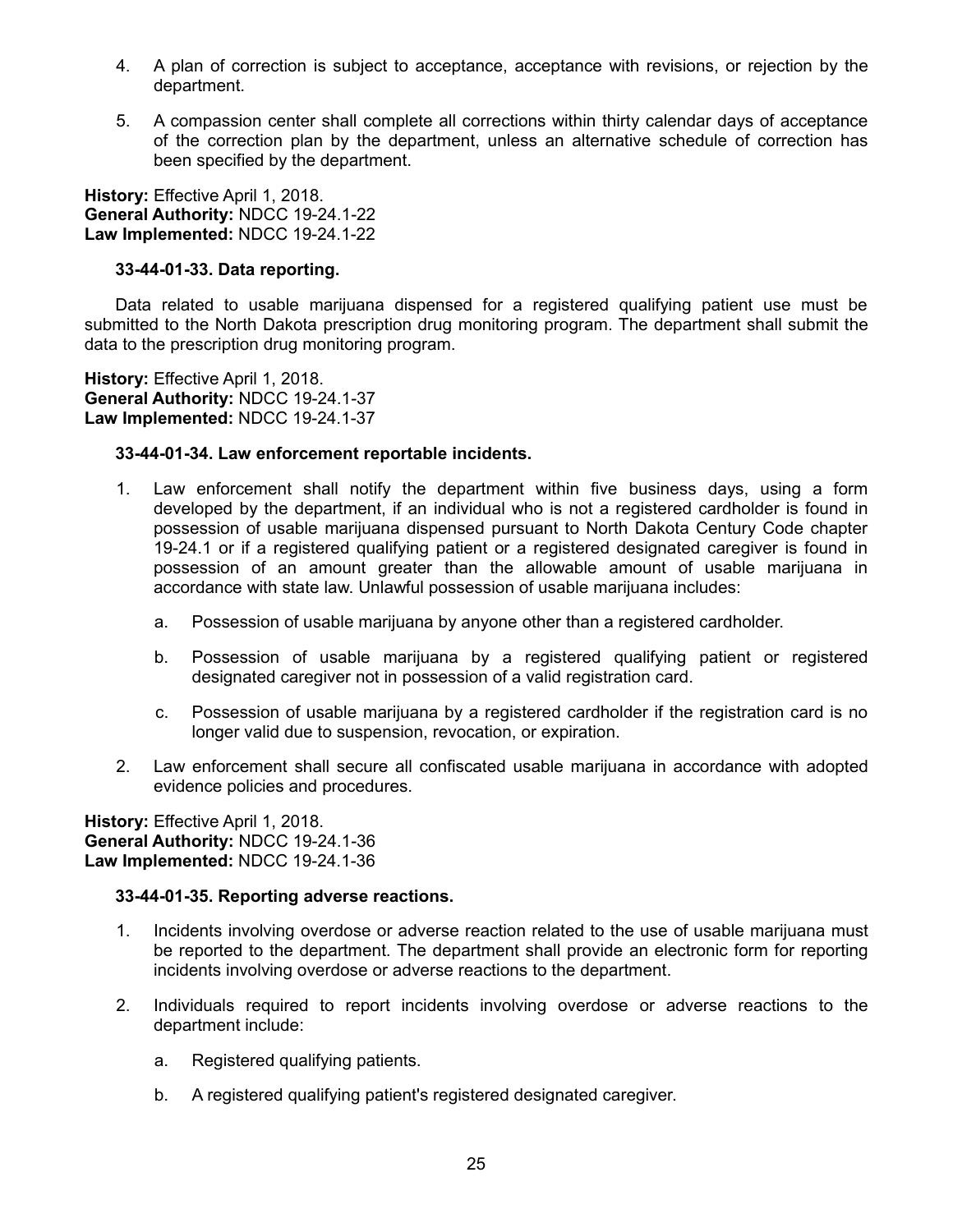- c. Compassion center agents.
- d. Law enforcement.
- e. Health care professionals.
- f. Emergency medical services professionals.
- g. Emergency department personnel at any health care facility in which a patient presents for treatment of an incident involving overdose or adverse reaction related to the use of usable marijuana.

### **33-44-01-36. Laboratory procurement process.**

The department may contract with a laboratory or laboratories to conduct random quality sampling testing of a compassion center's marijuana and usable marijuana. The department shall procure the laboratory testing services in accordance with North Dakota Century Code chapter 54-44.4. An awarded laboratory must be properly accredited as determined by the department.

**History:** Effective April 1, 2018; amended effective October 1, 2019. **General Authority:** NDCC 19-24.1-36 **Law Implemented:** NDCC 19-24.1-36

#### **33-44-01-37. Laboratory authority.**

The activities of a department-awarded laboratory include providing laboratory services and related activities, including acquiring, possessing, storing, transferring, and transporting marijuana, usable marijuana, and medical marijuana waste in accordance with North Dakota Century Code chapter 19-24.1 and these rules.

**History: Effective April 1, 2018. General Authority:** NDCC 19-24.1-36 **Law Implemented:** NDCC 19-24.1-36

#### **33-44-01-38. Laboratory agent registry identification cards.**

- 1. Each laboratory agent who performs activities in accordance with North Dakota Century Code chapter 19-24.1 and these rules shall obtain a registry identification card.
- 2. Upon initial award of a contract, the department shall provide the laboratory a registration form to complete for each laboratory agent. Except for the fee, the form must require the laboratory to provide the same information for laboratory agents as required for compassion centers agents in subsection 2 of North Dakota Century Code section 19-24.1-18. The laboratory shall submit to the department:
	- a. A complete agent registration form for each laboratory agent;
	- b. All documents required for conducting a criminal history record check under North Dakota Century Code section 12-60-24 for each laboratory agent; and
	- c. Payment of all applicable fees associated with the criminal history record check.
- 3. The laboratory shall complete additional laboratory agent registration forms as required by this section.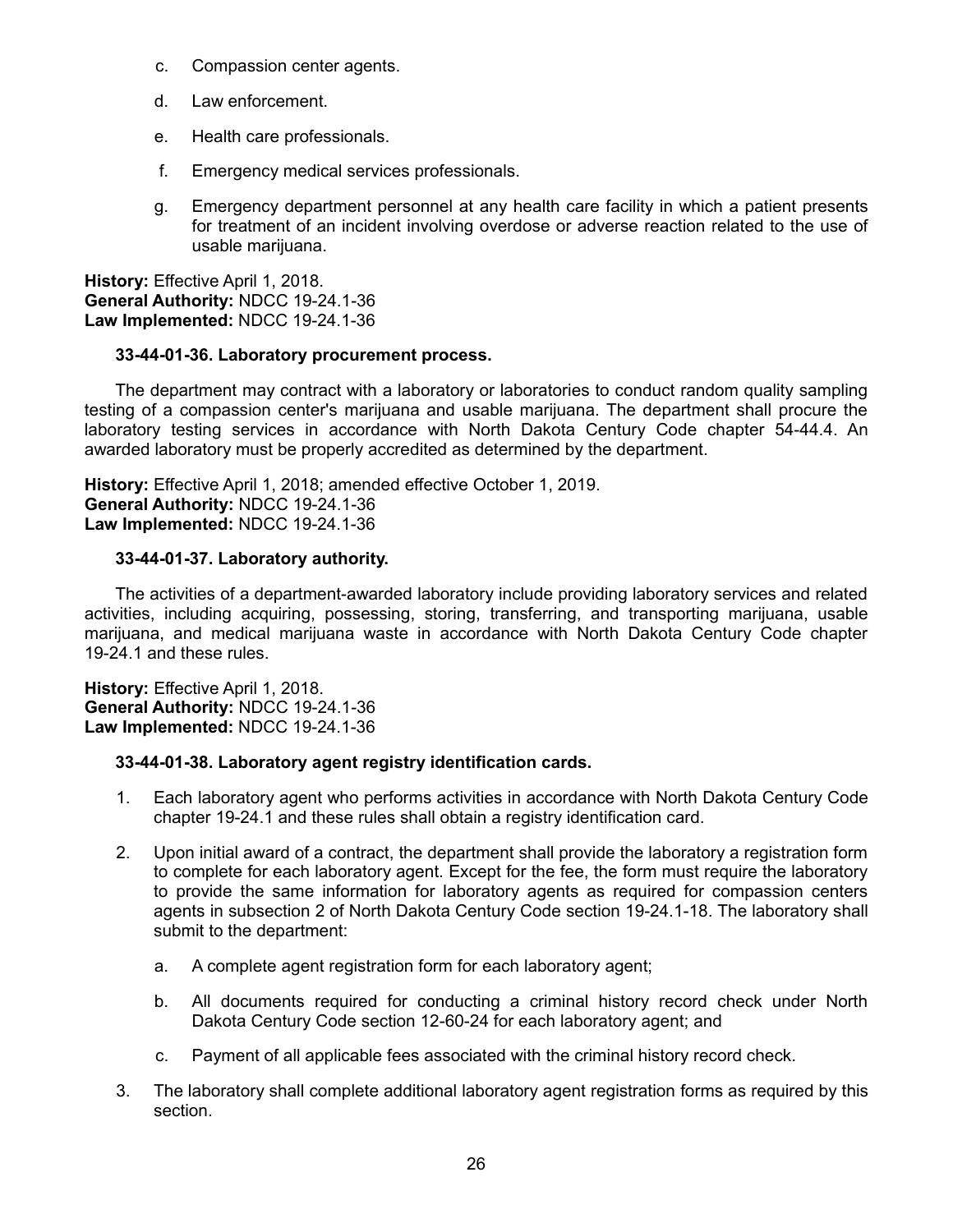- 4. Upon approval of a laboratory agent registration form and verification of compliance with the requirements in subdivision c of subsection 3 of North Dakota Century Code section 19-24.1-18, the department shall issue, within thirty calendar days and at no cost, a laboratory agent registry identification card. The expiration date of the laboratory agent registry identification card must coincide with the contract expiration date. Only registered agents of an awarded laboratory have the authority to provide services authorized in section 33-44-01-37.
- 5. Each laboratory agent registry identification card must include the following information:
	- a. The name of the cardholder;
	- b. A designation the cardholder is a laboratory agent;
	- c. The date of issuance and expiration date;
	- d. A random ten-digit alphanumeric identification number containing at least four numbers and at least four letters which is unique to the cardholder;
	- e. A photograph of the cardholder; and
	- f. The phone number or website address at which the card can be verified.
- 6. The laboratory is responsible for distributing and collecting laboratory agent registry identification cards that are no longer valid or belong to employees who no longer have responsibilities requiring a valid registry identification card. The laboratory shall shred collected laboratory agent registry identification cards. The laboratory shall notify the department in writing within two calendar days of the date a laboratory agent registry identification card is destroyed.

#### **33-44-01-39. Laboratory inspection.**

An awarded laboratory is subject to random inspection by the department, or a department designee, to ensure compliance with North Dakota Century Code chapter 19-24.1 and these rules.

**History:** Effective April 1, 2018. **General Authority:** NDCC 19-24.1-22 **Law Implemented:** NDCC 19-24.1-22

#### **33-44-01-40. Usable marijuana testing.**

- 1. A manufacturing facility shall have all usable marijuana tested in accordance with sections 33-44-01-42, 33-44-01-43, and 33-44-01-44 by a laboratory selected by the department as described in section 33-44-01-36. The manufacturing facility shall pay all costs of testing usable marijuana in accordance with these rules.
- 2. A manufacturing facility may not transfer usable marijuana to a dispensary until it is tested and passes compliance testing in accordance with these rules.
- 3. A dispensary may not accept usable marijuana from a manufacturing facility unless it is tested and passes compliance testing in accordance with these rules.

**History:** Effective April 1, 2018. **General Authority:** NDCC 19-24.1-36 **Law Implemented:** NDCC 19-24.1-36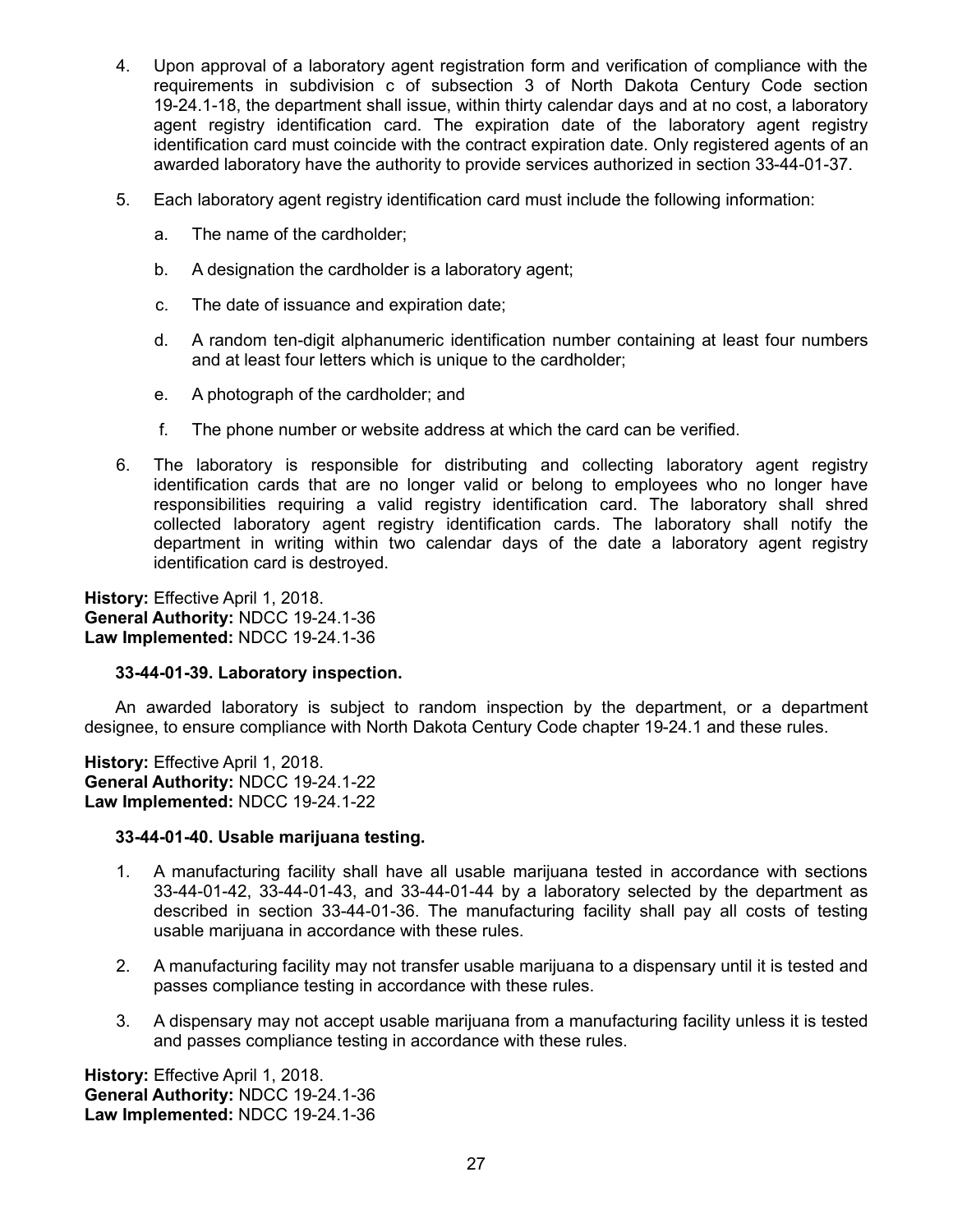### **33-44-01-41. Ordering tests.**

- 1. A manufacturing facility shall provide a laboratory with the following information, at a minimum, prior to the laboratory taking samples:
	- a. The name, address, and contact information of the manufacturing facility;
	- b. Type of usable marijuana;
	- c. Batch numbers to be tested;
	- d. Harvest lot number or numbers associated with the batch numbers;
	- e. Process lot number associated with the batch numbers, if applicable;
	- f. Total mass or volume of each batch to be tested;
	- g. For medical cannabinoid products, the unit of sale;
	- h. Concentration information, if known; and
	- i. Identification of the test or tests the manufacturing facility is requesting the laboratory to conduct.
- 2. The manufacturing facility shall order the tests necessary to comply with North Dakota Century Code chapter 19-24.1 and these rules.

**History:** Effective April 1, 2018. **General Authority:** NDCC 19-24.1-36 **Law Implemented:** NDCC 19-24.1-36

# **33-44-01-42. Compliance testing requirements for dried leaves and flowers.**

A manufacturing facility shall have every batch from a harvest lot of dried leaves and flowers, to be packaged in a container for transfer to a dispensary, tested for the following:

- 1. Pesticides and degradation compounds in accordance with section 33-44-01-47.
- 2. Microbiological contaminants and mycotoxins in accordance with section 33-44-01-48.
- 3. Heavy metals in accordance with section 33-44-01-48.1.
- 4. Water activity and moisture content in accordance with section 33-44-01-50.
- 5. Concentration in accordance with section 33-44-01-51.

**History:** Effective April 1, 2018; amended effective October 1, 2019. **General Authority:** NDCC 19-24.1-36 **Law Implemented:** NDCC 19-24.1-36

# **33-44-01-43. Compliance testing requirements for cannabinoid concentrates.**

- 1. A manufacturing facility shall have every process lot of cannabinoid concentrate, to be packaged in a container for transfer to a dispensary, tested for the following:
	- a. Pesticides and degradation compounds in accordance with section 33-44-01-47.
	- b. Microbiological contaminants and mycotoxins in accordance with section 33-44-01-48.
	- c. Heavy metals in accordance with section 33-44-01-48.1.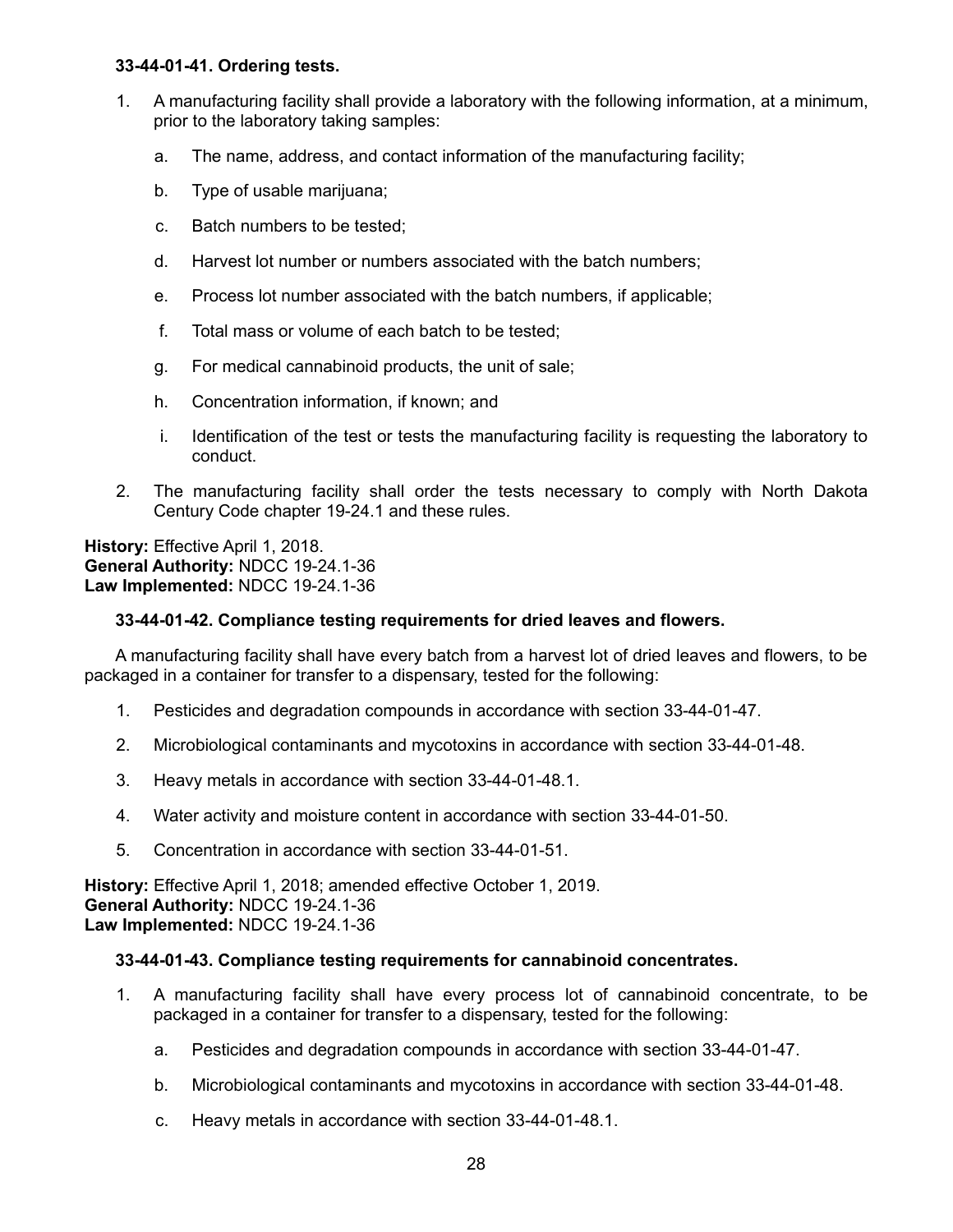- d. Solvents in accordance with section 33-44-01-49.
- e. Concentration in accordance with section 33-44-01-51.
- 2. A manufacturing facility is exempt from testing for solvents under this section if the manufacturing facility did not use any solvent or the department provides the manufacturing facility with a written exemption if the manufacturing facility uses a closed loop carbon dioxide extraction method.

**History:** Effective April 1, 2018; amended effective October 1, 2019. **General Authority:** NDCC 19-24.1-36 **Law Implemented:** NDCC 19-24.1-36

### **33-44-01-44. Compliance testing requirements for medical cannabinoid products.**

A manufacturing facility shall have every process lot of a medical cannabinoid product, to be packaged in a container for transfer to a dispensary, tested for the following:

- 1. Pesticides and degradation compounds in accordance with section 33-44-01-47.
- 2. Microbiological contaminants and mycotoxins in accordance with section 33-44-01-48.
- 3. Heavy metals in accordance with section 33-44-01-48.1.
- 4. Solvents in accordance with section 33-44-01-49.
- 5. Concentration in accordance with section 33-44-01-51.

**History:** Effective April 1, 2018; amended effective October 1, 2019. **General Authority:** NDCC 19-24.1-36 **Law Implemented:** NDCC 19-24.1-36

#### **33-44-01-44.1. Terpene analysis.**

Upon a manufacturing facility's request, a terpene analysis may be performed by a laboratory selected by the department as described in section 33-44-01-36. The manufacturing facility shall pay all costs associated with a terpene analysis. A manufacturing facility may include terpenoid profile information on the label of a container holding dried leaves and flowers, a cannabinoid concentrate, or medical cannabinoid product only when a terpene analysis is performed under this section.

**History:** Effective October 1, 2019. **General Authority:** NDCC 19-24.1-36 **Law Implemented:** NDCC 19-24.1-36

#### **33-44-01-45. Batch requirements for compliance testing.**

- 1. For compliance testing of dried leaves and flowers, a manufacturing facility shall separate each harvest lot into no larger than ten-pound batches.
- 2. For compliance testing of cannabinoid concentrates, a process lot is considered a batch.
- 3. For compliance testing of medical cannabinoid products, a manufacturing facility shall separate process lots into not larger than five thousand unit of sale batches.
- 4. A manufacturing facility shall assign each batch a unique batch number and that unique batch number must be:
	- a. Documented and maintained in the manufacturing facilities records, including the compassion center's inventory control system;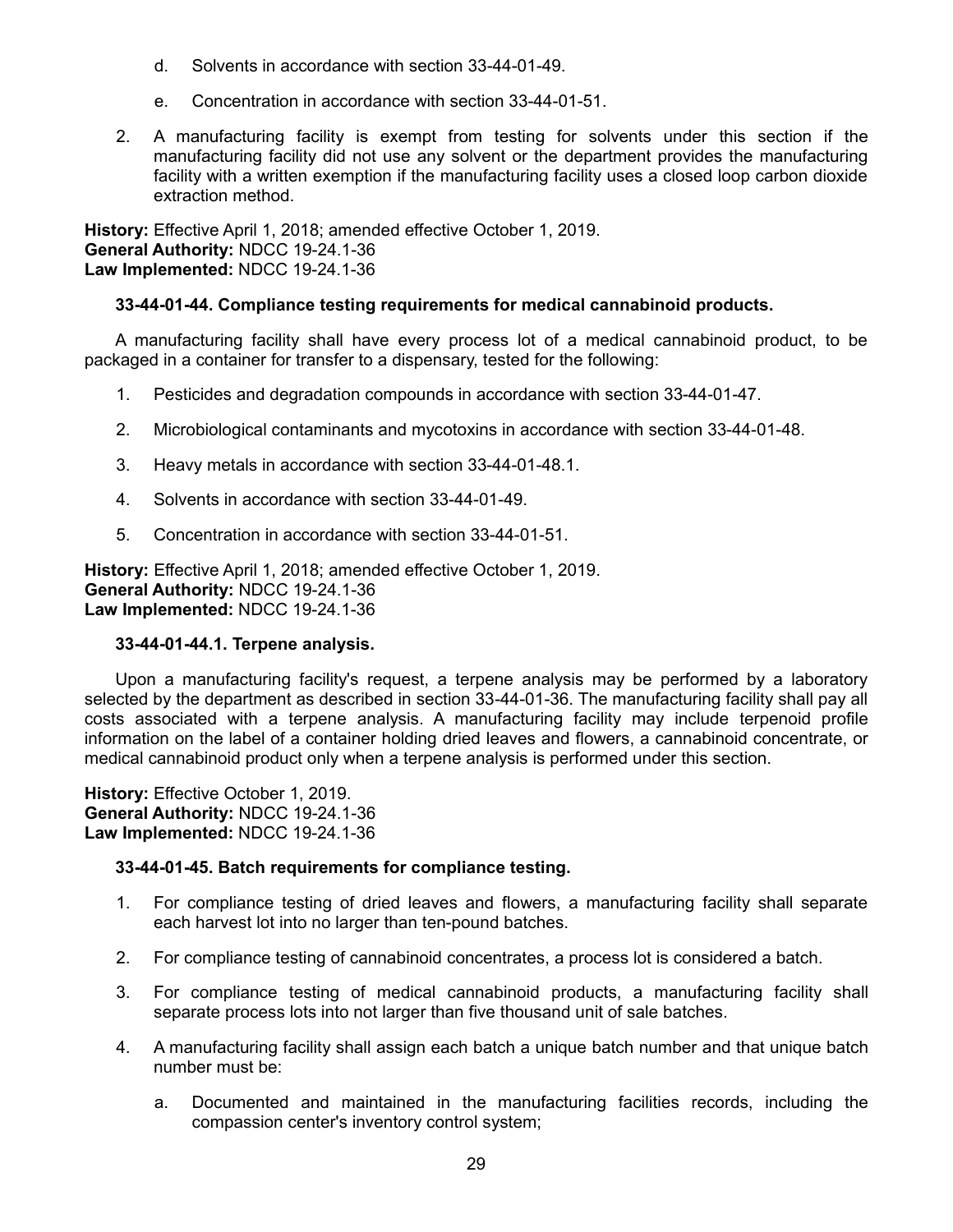- b. Provided to the laboratory agent responsible for taking samples; and
- c. Included on the batch label as required in section 33-44-01-46.
- 5. A manufacturing facility may not reuse a unique batch number.

# **33-44-01-46. Manufacturing facility requirements for labeling, storing, and securing usable marijuana batches.**

When samples are taken from a harvest or process lot batch, a manufacturing facility shall:

- 1. Store and secure the batch in a manner that prevents the product from being tampered with or transferred prior to required tests being completed.
- 2. Be able to easily locate a batch stored and secured under subsection 2 and provide that location to the department or a laboratory upon request.

**History:** Effective April 1, 2018; amended effective October 1, 2019; July 1, 2022. **General Authority:** NDCC 19-24.1-36 **Law Implemented:** NDCC 19-24.1-36

# **33-44-01-47. Standards for pesticides and degradation compounds compliance testing.**

- 1. A batch fails pesticide and degradation compound testing if a sample does not satisfy the most stringent acceptable standard for a pesticide chemical residue in any food item as set forth in subpart C of the United States environmental protection agency's regulations for Tolerances and Exemptions for Pesticide Chemical Residues in Food, 40 CFR 180, in effect as of January 1, 2018. A batch of dried leaves and flowers failing pesticide and degradation compound testing is considered affected or contaminated.
- 2. A degradation compound identified in testing must be reported to and reviewed by the department. The department, in consultation with the laboratory, shall determine whether the batch is considered to be affected or contaminated and fails pesticide and degradation testing.
- 3. If the samples do not pass testing standards for pesticides and degradation compounds, the manufacturing facility shall comply with section 33-44-01-52.

**History:** Effective April 1, 2018. **General Authority:** NDCC 19-24.1-36 **Law Implemented:** NDCC 19-24.1-36

# **33-44-01-48. Standards for microbiological contaminants and mycotoxin compliance testing.**

- 1. Usable marijuana required to be tested for microbiological contaminants under sections 33-44-01-42, 33-44-01-43, and 33-44-01-44 must be sampled using appropriate aseptic techniques.
- 2. For purposes of the microbiological test, a usable marijuana sample is deemed to have passed if it meets the following standards for microbial and fungal limits in colony forming units per gram (CFU/g):

|  | <b>Concentrates</b> | Dried Leaves or Flowers<br>and Medical |
|--|---------------------|----------------------------------------|
|--|---------------------|----------------------------------------|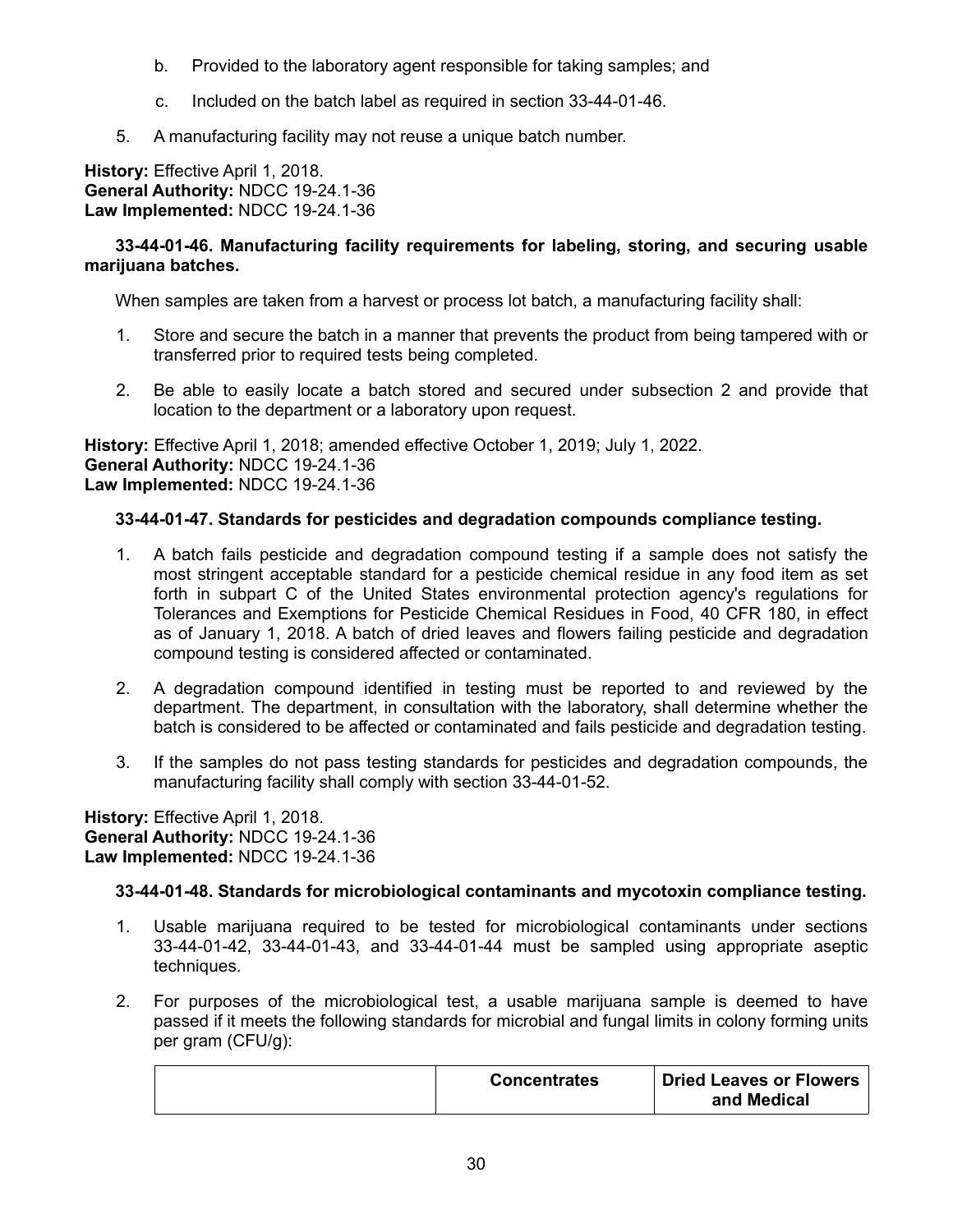|                                                                       |                          | <b>Cannabinoid Products</b> |
|-----------------------------------------------------------------------|--------------------------|-----------------------------|
| Total viable aerobic bacteria                                         | $104$ CFU/g              | $105$ CFU/g                 |
| Total yeast and mold                                                  | $103$ CFU/g              | $104$ CFU/g                 |
| Total coliforms                                                       | $10^2$ CFU/g             | $10^3$ CFU/g                |
| Bile-tolerant gram-negative bacteria                                  | $102$ CFU/g              | $10^3$ CFU/g                |
| Escherichia<br>(pathogenic<br>coli<br>strains) and salmonella species | Not detected in one gram | Not detected in one gram    |

- 3. For purposes of the mycotoxin test, a usable marijuana sample is deemed to have passed if it meets the following standards:
	- a. The total of aflatoxin B1, B2, G1, and G2 is less than 20 µg/kg of substance; and
	- b. Ochratoxin A is less than 20 µg/kg of substance.
- 4. If the samples do not pass testing standards for microbiological contaminants or mycotoxins, the manufacturing facility shall comply with section 33-44-01-52.

# **33-44-01-48.1. Standards for heavy metals compliance testing.**

A batch fails heavy metals testing if the presence of one of the following metals, at a minimum, is above the following listed limit:

| Inorganic arsenic | 04               |
|-------------------|------------------|
| Cadmium           | 0.3              |
| Lead              | 1.0 <sub>1</sub> |
| Mercury           | $0.2^{\circ}$    |

**History:** Effective October 1, 2019. **General Authority:** NDCC 19-24.1-36 **Law Implemented:** NDCC 19-24.1-36

# **33-44-01-49. Standards for solvents compliance testing.**

- 1. A batch fails solvent testing if the presence of one of the following solvents, at a minimum, is above the action level listed in the published International Conference on Harmonization of Technical Requirements for Pharmaceuticals for Human Use guidance for industry Impurities: Residual Solvents Q3C(R6) in effect as of January 1, 2018:
	- a. 1,4-Dioxane.
	- b. 2-Butanol.
	- c. 2-Ethoxyethanol.
	- d. 2-Propanol (IPA).
	- e. Acetone.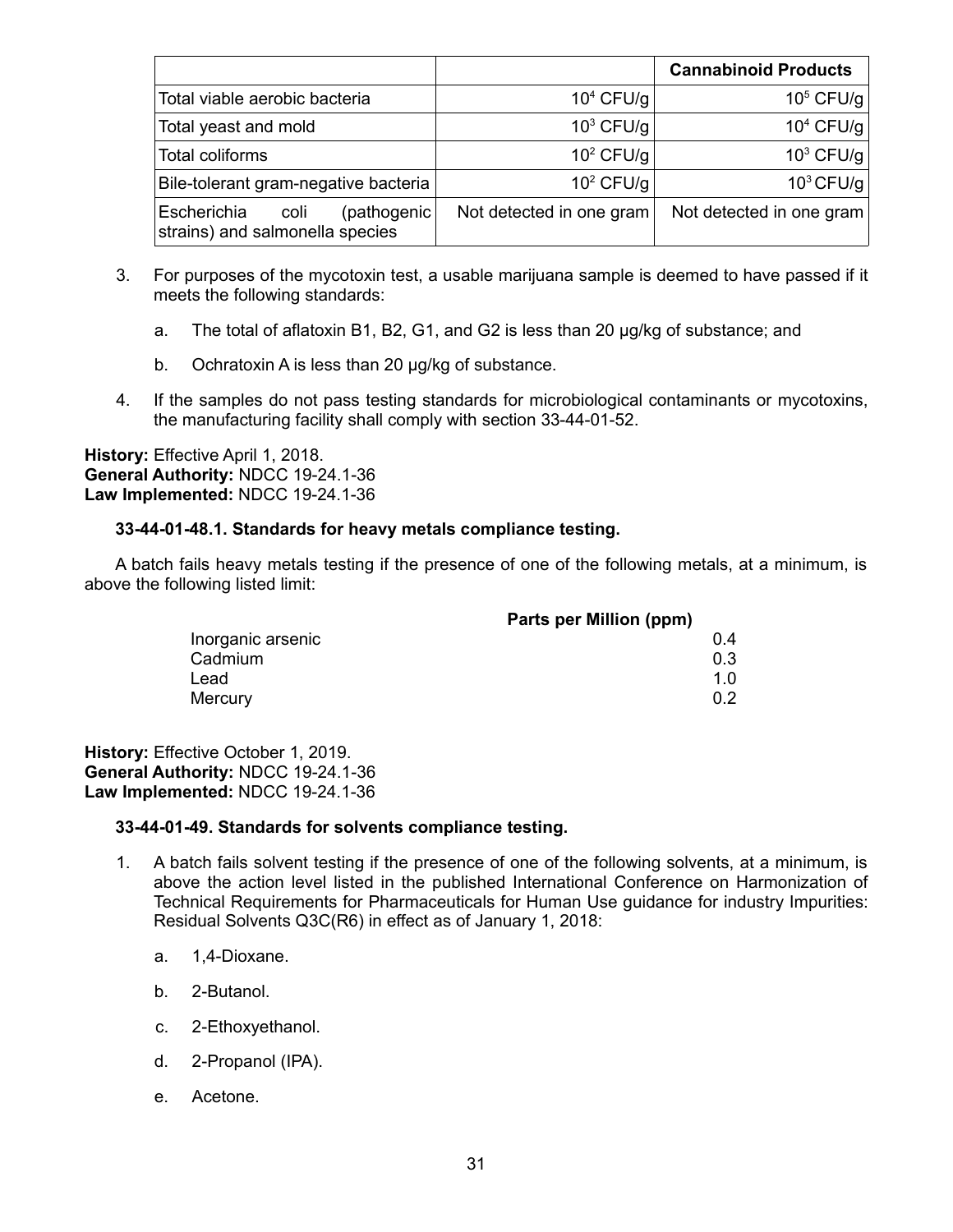- f. Acetonitrile.
- g. Benzene.
- h. Cumene.
- i. Cyclohexane.
- j. Dichloromethane.
- k. Ethyl acetate.
- l. Ethyl ether.
- m. Ethylene glycol.
- n. Heptane.
- o. Hexanes.
- p. Isopropyl acetate.
- q. Methanol.
- r. Pentanes.
- s. Tetrahydrofuran.
- t. Toluene.
- u. Xylenes.
- 2. In addition to subsection 1, a batch fails solvent testing if the presence of one of the following solvents exceeds the limits in the following table:

|                | <b>Parts Per Million (ppm)</b> |
|----------------|--------------------------------|
| <b>Butanes</b> | 5,000                          |
| Ethylene oxide | 50                             |
| Propane        | 5,000                          |

- 3. A manufacturing facility must receive written approval from the department prior to using any solvent not listed in subsection 1 and subsection 2. The department shall include in the written approval an action level, not to be exceeded, that is to be used as the standard for solvent testing.
- 4. A manufacturing facility only may use a solvent that is at least ninety-nine percent purity or is food-grade.
- 5. If the samples do not pass testing standards for solvents, the manufacturing facility shall comply with section 33-44-01-52.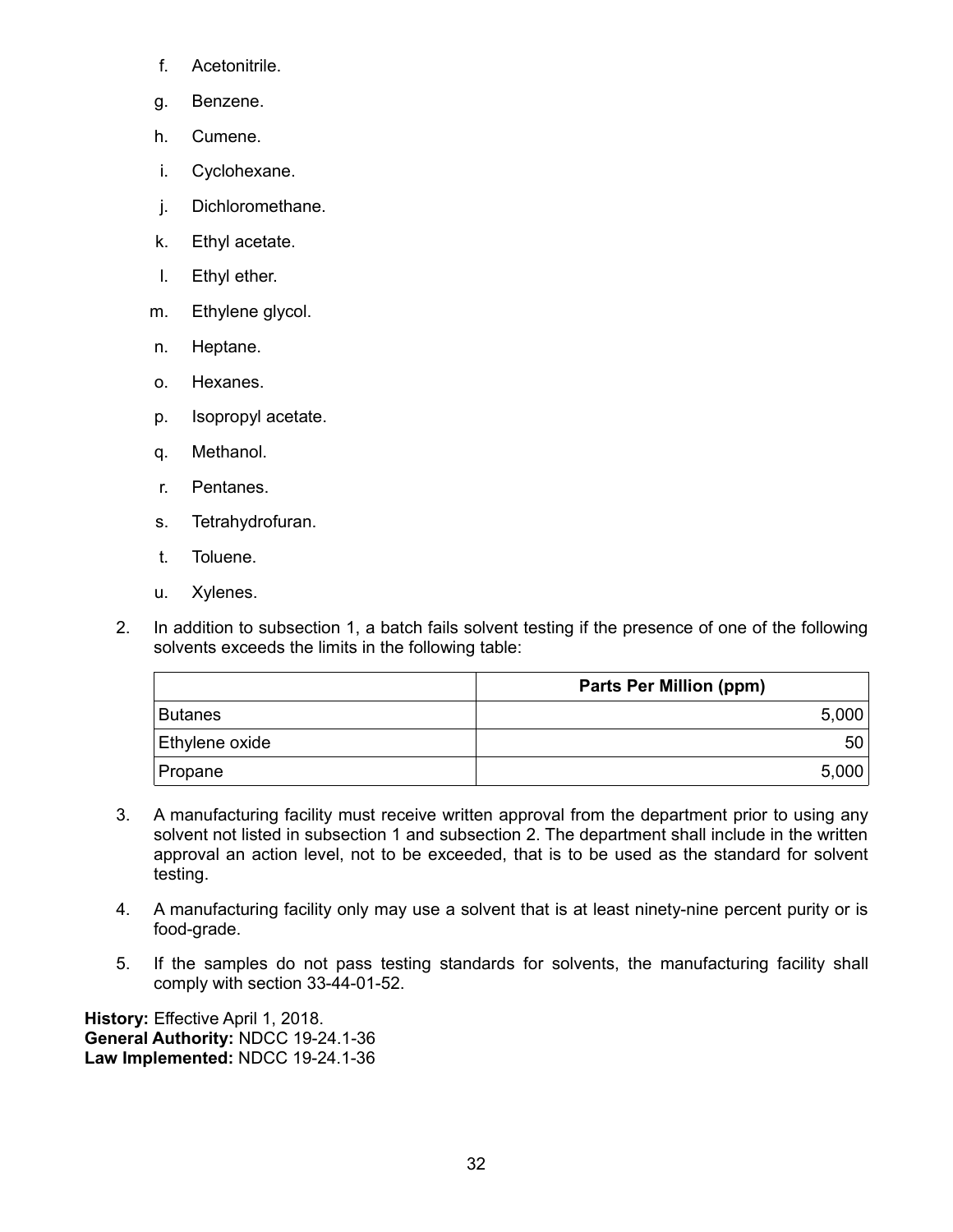### **33-44-01-50. Standards for water activity and moisture content compliance testing.**

- 1. Dried leaves and flowers to be packaged in a container for transfer to a dispensary, must be tested for:
	- a. Water activity; and
	- b. Moisture content.
- 2. If a sample has a water activity rate of more than 0.65  $a_w$  the sample fails.
- 3. If a sample has a moisture content of more than fifteen percent the sample fails.
- 4. If the samples do not pass testing standards for water activity and moisture content, the manufacturing facility shall comply with section 33-44-01-52.

**History:** Effective April 1, 2018. **General Authority:** NDCC 19-24.1-36 **Law Implemented:** NDCC 19-24.1-36

### **33-44-01-51. Standards for concentration compliance testing.**

- 1. Usable marijuana concentration testing must include:
	- a. Tetrahydrocannabinol (THC).
	- b. Tetrahydrocannabinolic acid (THCA).
	- c. Cannabidiol (CBD).
	- d. Cannabidiolic acid (CBDA).
- 2. The total tetrahydrocannabinol and total cannabidiol must be calculated as follows:
	- a. Total tetrahydrocannabinol, where M is the mass or mass fraction of tetrahydrocannabinol or tetrahydrocannabinolic acid:

M total THC = THC +  $(0.877 \times M)$  THCA)

b. Total cannabidiol, where M is the mass or mass fraction of cannabidiol and cannabidiolic acid:

M total CBD =  $M$  CBD + (0.877 x M CBDA)

- 3. Test results must report tetrahydrocannabinol, tetrahydrocannabinolic acid, cannabidiol, and cannabidiolic acid content by dry weight calculated as follows:
	- a.  $P \text{THC(dry)} = P \text{THC(wet)} / [1-(P \text{ moisture}/100)].$
	- b. P THCA(dry) = P THCA(wet) /  $[1-(P \text{ moisture}/100)]$ .
	- c.  $P$  CBD(dry) = P CBD(wet) / [1-(P moisture/100)].
	- d.  $P$  CBDA(dry) = P CBDA(wet) / [1-(P moisture/100)].
- 4. The concentration test fails if the total amount of tetrahydrocannabinol and tetrahydrocannabinolic acid, as calculated pursuant to this section, exceeds the maximum concentration or amounts permitted in North Dakota Century Code chapter 19-24.1.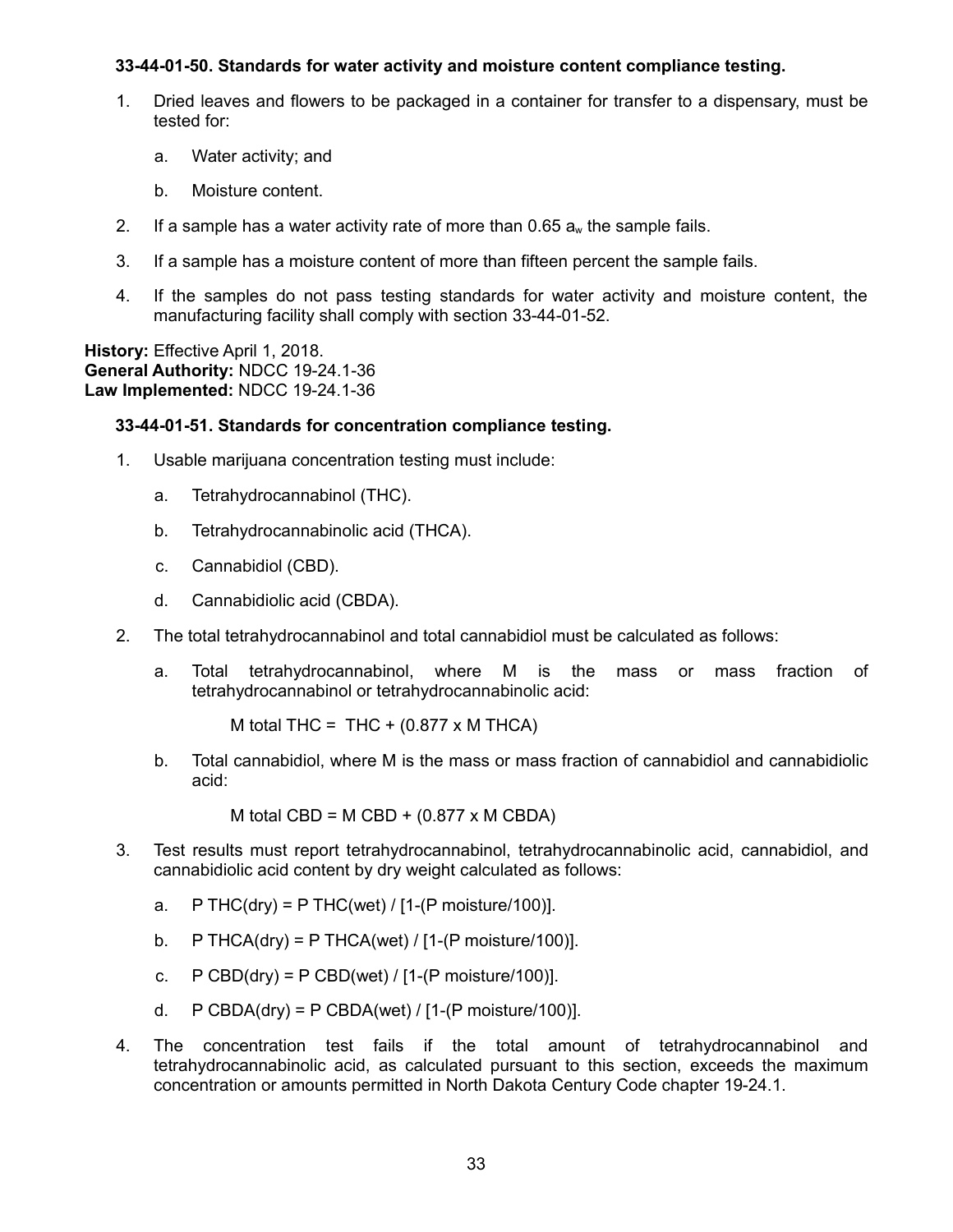- 5. The concentration test fails if the tetrahydrocannabinol or cannabidiol content of a medical cannabinoid product is determined through testing not to be homogenous. A medical cannabinoid product is considered not to be homogenous if ten percent of the infused portion of the medical cannabinoid product contains more than twenty percent of the total tetrahydrocannabinol or cannabidiol contained within the entire medical cannabinoid product.
- 6. If the samples do not pass testing standards for concentration, the manufacturing facility must comply with section 33-44-01-52.

**History:** Effective April 1, 2018; amended effective October 1, 2019; July 1, 2022. **General Authority:** NDCC 19-24.1-36 **Law Implemented:** NDCC 19-24.1-36

### **33-44-01-52. Failed test samples.**

- 1. If a sample fails any test, the manufacturing facility may submit a written request to the department for a reanalysis. The request must be received by the department within seven calendar days from the date the laboratory sent notice of the failed test to the manufacturing facility. The department, in consultation with the laboratory, shall determine whether a reanalysis will be performed on the samples held by the laboratory or a new sample will be selected from the batch. The reanalysis must be completed by the laboratory within thirty days from the date the reanalysis request was received.
- 2. If a sample fails a test or a reanalysis under subsection 1:
	- a. The batch may be remediated or sterilized in accordance with this section; or
	- b. If the batch is not or cannot be remediated or sterilized under this section, the batch must be disposed of in accordance with section 33-44-01-15.
- 3. If a sample from a batch of dried leaves and flowers, cannabinoid concentrate, or cannabinoid product fails pesticide or degradation compound testing, the batch may not be remediated and must be disposed of as ordered by the department or the department of agriculture. An affected or contaminated batch may not be destroyed without obtaining written permission from the department or the department of agriculture.
- 4. A manufacturing facility shall comply with the following requirements when a sample fails to meet the standards for microbiological contaminant or mycotoxin testing:
	- a. If a sample from a batch of dried leaves and flowers fails microbiological contaminant or mycotoxin testing, the batch may be used to make a cannabinoid concentrate if the processing method effectively sterilizes the batch, such as a method using a hydrocarbon-based solvent or a carbon dioxide closed loop system, or the processing method selectively removes the mycotoxins from the batch.
	- b. If a sample from a batch of a cannabinoid concentrate fails microbiological contaminant or mycotoxin testing, the batch may be further processed if:
		- (1) The processing method effectively sterilizes the batch, such as a method using a hydrocarbon-based solvent or a carbon dioxide closed loop system; or
		- (2) The processing method selectively removes the mycotoxins from the batch.
	- c. If a sample from a batch of a medical cannabinoid product fails microbiological contaminant or mycotoxin testing, the batch may be remediated if written approval from the department is obtained prior to remediation.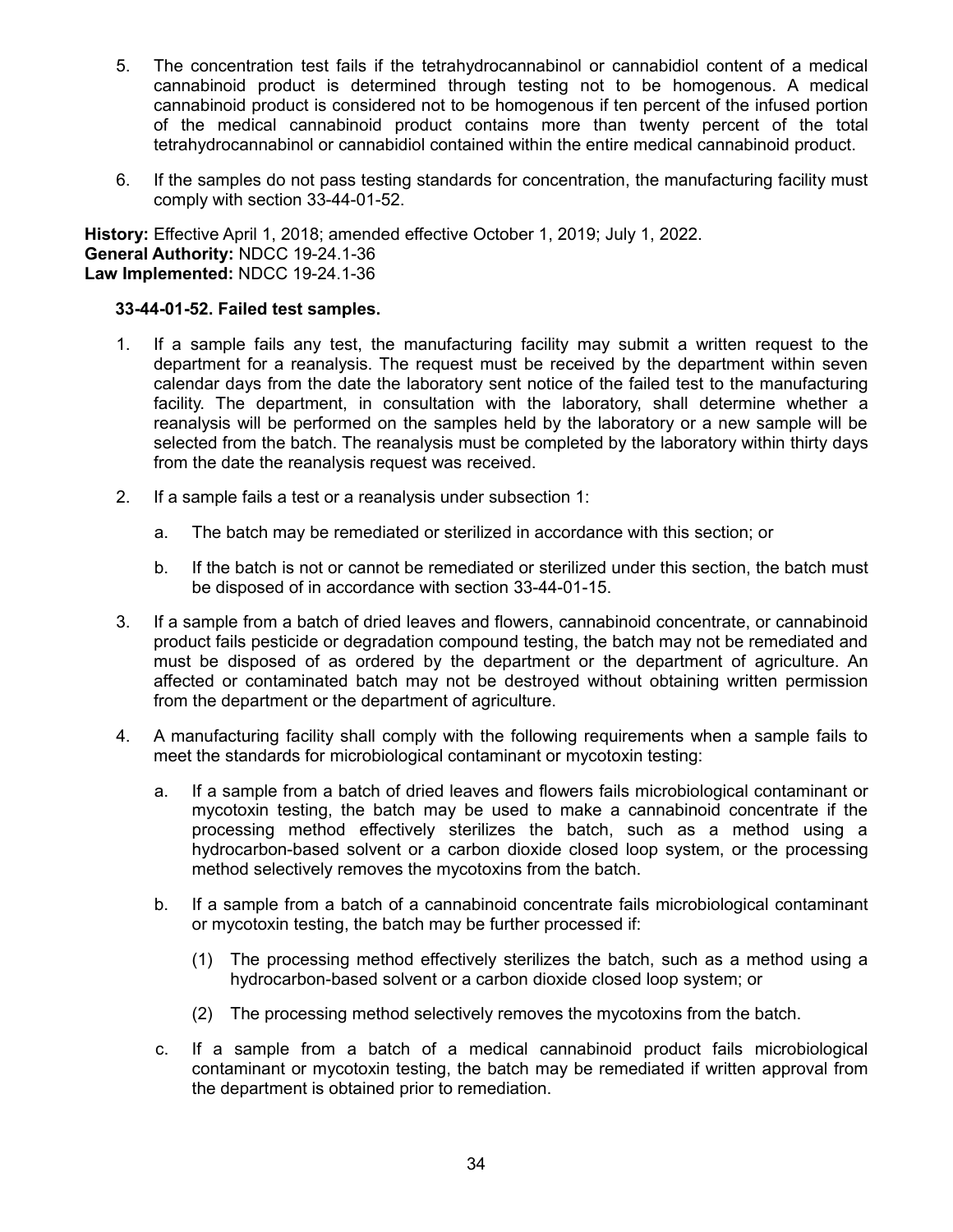- d. A batch that is remediated in accordance with subdivision a, b, or c of subsection 4 must be sampled and tested in accordance with these rules.
- e. A batch that fails microbiological contaminant or mycotoxin testing after undergoing remediation in accordance with subdivision a, b, or c of subsection 4 must be disposed of in accordance with section 33-44-01-15.
- 5. If a sample from a batch of dried leaves and flowers, cannabinoid concentrate, or cannabinoid product fails heavy metals testing, the batch may be remediated if written approval from the department is obtained prior to remediation. A batch that is remediated must be sampled and tested in accordance with these rules. A batch that fails heavy metals testing after undergoing remediation must be disposed of in accordance with section 33-44-01-15.
- 6. A manufacturing facility shall comply with the following requirements when a sample fails to meet the standards for solvent testing:
	- a. If a sample from a batch fails solvent testing, the batch may be remediated using procedures that would reduce the concentration of solvents to less than the action level established in these rules.
	- b. A batch that is remediated in accordance with subdivision a of subsection 6 must be sampled and tested in accordance with these rules.
	- c. A batch that fails solvent testing after undergoing remediation in accordance with subdivision a must be disposed of in accordance with section 33-44-01-15.
- 7. A manufacturing facility shall comply with the following requirements when a sample fails to meet the standards for water activity and moisture testing:
	- a. If a sample from a batch of dried leaves and flowers fails for water activity or moisture testing, the batch from which the sample was taken may:
		- (1) Be used to make a cannabinoid concentrate or a medical cannabinoid product and must comply with testing requirements established in these rules; or
		- (2) Continue to dry or cure.
	- b. A batch that undergoes additional drying or curing as described in paragraph 2 of subdivision a must be sampled and tested in accordance with these rules.
- 8. A manufacturing facility shall comply with the following requirements when a sample fails to meet the standards for concentration testing:
	- a. A batch that has a sample failing concentration testing under subsection 4 of section 33-44-01-51 may be remediated to meet the concentration limits permitted in North Dakota Century Code chapter 19-24.1.
	- b. If a sample from a batch of pediatric medical marijuana fails concentration testing, the manufacturing facility may use the batch for nonpediatric usable marijuana rather than remediating the pediatric medical marijuana in accordance with subdivision a. No additional testing is required if the manufacturing facility does not label the usable marijuana for pediatric use and does no further processing with a batch of pediatric medical marijuana failing concentration testing. Any usable marijuana processed with a batch from a failed pediatric medical marijuana concentration test must be sampled and tested in accordance with these rules.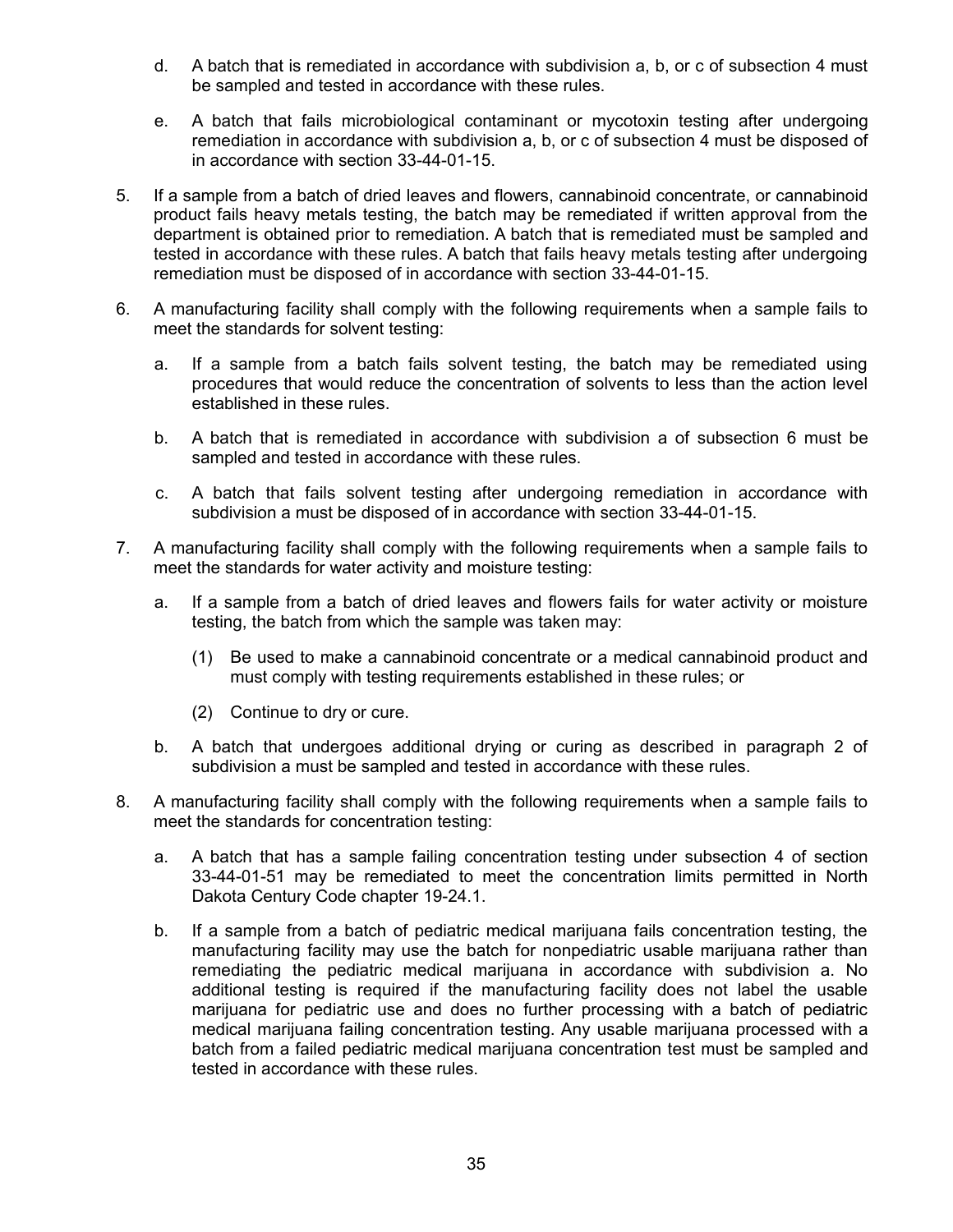- c. A batch that has a sample failing concentration testing under subsection 5 of section 33-44-01-51 may be remediated or the manufacturing facility may use the concentration test results of the laboratory for labeling purposes.
- d. A batch that has a sample failing concentration testing under subsection 6 of section 33-44-01-51 may be remediated.
- e. A batch that is remediated in accordance with subdivision a, c, or d must be sampled and tested in accordance with these rules.
- 9. A manufacturing facility shall, as applicable:
	- a. Have detailed written procedures for remediation processes to be used pursuant to this section.
	- b. Document all remediation processes used pursuant to this section.

**History:** Effective April 1, 2018; amended effective October 1, 2019; July 1, 2022. **General Authority:** NDCC 19-24.1-36 **Law Implemented:** NDCC 19-24.1-36

# **33-44-01-53. Tentative identification of compounds.**

- 1. A laboratory shall report tentatively identified compounds to the manufacturing facility and the department.
- 2. Following the receipt of a tentatively identified compounds report, the department may initiate an investigation. The investigation may include requiring a sample be selected of marijuana or usable marijuana of a manufacturing facility. Testing of samples may include testing for analytes that are not required by these rules. Costs of tests performed under this section must be paid by the manufacturing facility.

**History:** Effective April 1, 2018. **General Authority:** NDCC 19-24.1-36 **Law Implemented:** NDCC 19-24.1-36

# **33-44-01-54. Random testing.**

The department may require, at any time, a manufacturing facility to permit sampling of marijuana, usable marijuana, or medical marijuana waste to determine whether a manufacturing facility is in compliance with North Dakota Century Code chapter 19-24.1 and these rules. Costs of tests performed under this section must be paid by the manufacturing facility.

**History:** Effective April 1, 2018. **General Authority:** NDCC 19-24.1-36 **Law Implemented:** NDCC 19-24.1-36

# **33-44-01-55. Manufacturing facility quality control and quality assurance program.**

- 1. A manufacturing facility shall develop and follow a written quality control and quality assurance program. The program must be established to protect qualifying patient health and implemented in a manner to assist in complying with testing required in sections 33-44-01-42, 33-44-01-43, and 33-44-01-44. A manufacturing facility is not prohibited by these rules to test marijuana and usable marijuana as part of a quality control and quality assurance program.
- 2. A quality control and quality assurance program must include an assessment of the profile of the active ingredients, including expiration date, and the presence of inactive ingredients and